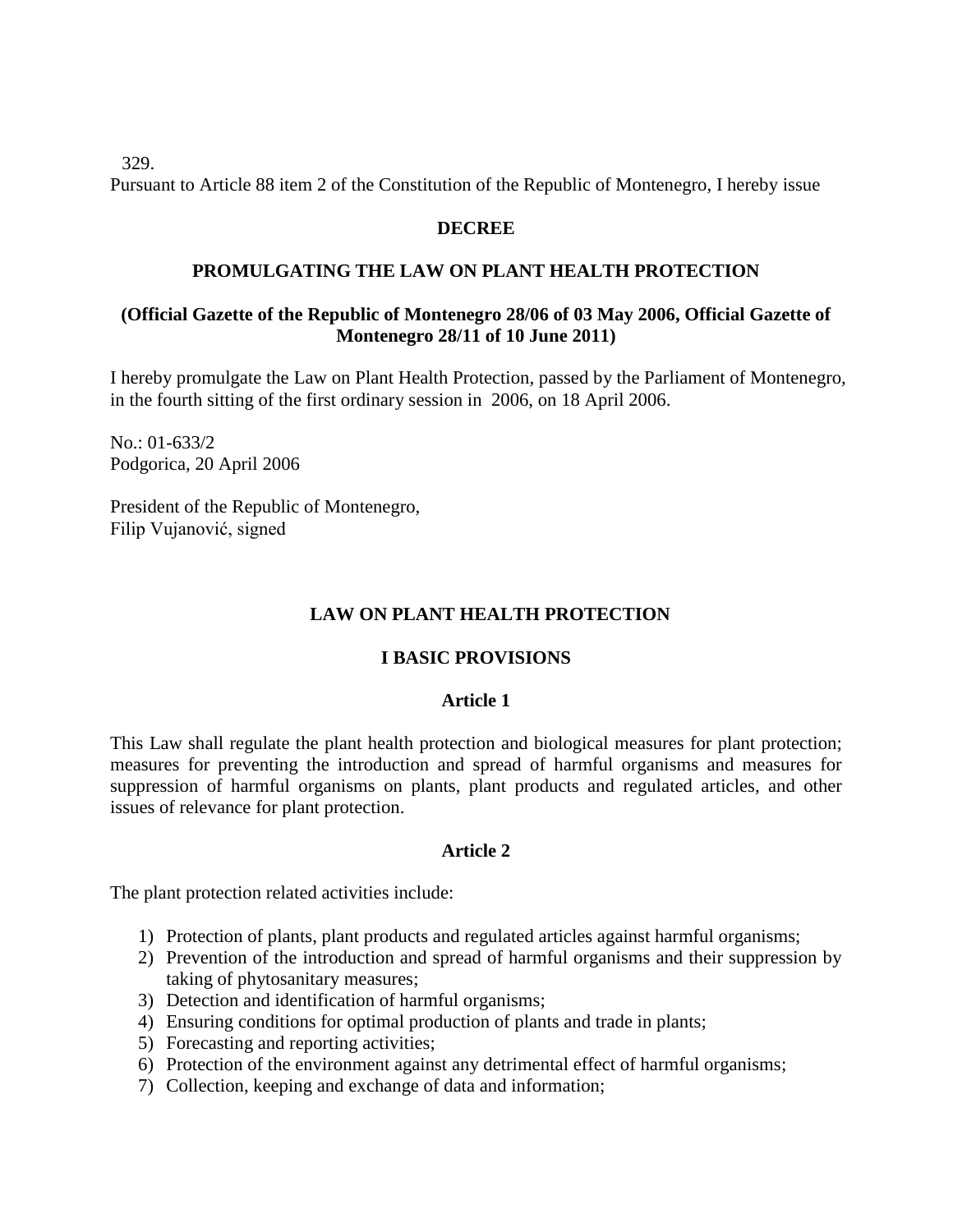- 8) Continuous surveillance of plants during their vegetation period, plant products in storage places, and plant products in transportation;
- 9) Monitoring of harmful organisms, risk assessment, management of risk from harmful organisms and their suppression, as well as taking of biological measures of plant health protection;
- 10) Supervision over destruction and spread of the organisms which are harmful for plants and plant products;
- 11) Supervision over exportation of the consignments of plants and plant products in respect of which other countries impose the special phytosanitary requirements;
- 12) Special supervision over harmful organisms, particularly phytosanitary inspection, monitoring of plant health status and systematic examination;
- 13) Inspection of plants and plant products in the territory of the Republic and issuing of plant passports, pytocertificates, and other documents;
- 14) Implementation of phytosanitary measures;
- 15) Education and awareness-raising of the public on plant health protection; and
- 16) Performing other activities laid down in this Law.

# **Article 3**

The terms used in this Law shall have the following meaning:

- 1) Plants shall mean the living plants and their parts, including seeds.
	- a) Living parts of plants shall mean:
		- fruit, in the botanical sense, other than that preserved by deep freezing,
		- vegetables, other than those preserved by deep freezing,
		- tubers, bulbs, rhizomes and other underground particles for reproduction,
		- cut flowers,
		- branches with leaves or needles,
		- cut trees with leaves,
		- leaves, foliage,
		- tissue cultures,
		- live pollen,
		- bud-wood, cuttings, scions,
		- any other part of plants, in accordance with the law.
	- b) seeds, in botanical sense, shall mean seeds aimed at sawing.
	- c) edible mushrooms.
- 2) Plant products shall mean products of plant origin, unprocessed or having undergone a simple processing which do not belong in plants.
- 3) Plant passport shall mean a document which attests to the fact that plants, plant products and regulated articles which are moved within the territory of the Republic of Montenegro (hereinafter referred to: the Republic), meet the phytosanitary requirements pursuant to this Law and the regulations passed on its basis.
- 4) Plants intended for planting shall mean:

- plants which are already planted and will remain planted or will be replanted after introduction;

- plants which are not yet planted at the moment of introduction but are intended to be planted thereafter.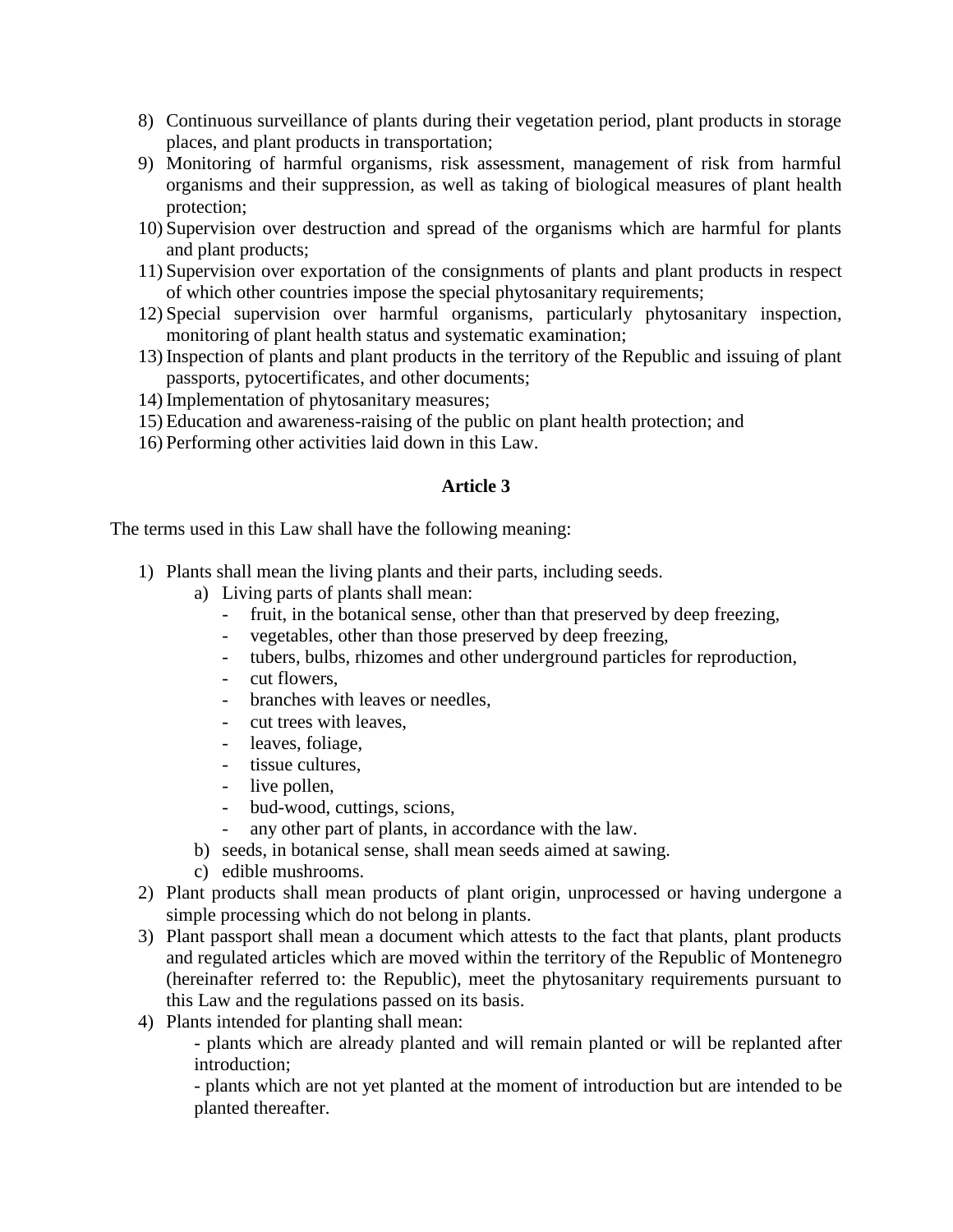- 5) Biological plant protection shall mean suppression of harmful organisms in agriculture and forestry making use of living natural enemies, antagonists or competitors, products thereof, and other self-replicating biotic entities.
- 6) Titleholder of plants, plant products and other regulated articles (hereinafter referred to as the "titleholder") shall mean a natural or legal person who is the owner of such or who is involved in the production, processing, treatment, storing, sale, distribution or other use of such.
- 7) Phytosanitary certificate (hereinafter referred to as: the phytocertificate) shall mean: a certificate which attests to the health status of a consignment of plants issued by a competent body of the country of origin, and shall accompany a consignment which is imported, exported or in transit.
- 8) Phytocertificate for re-export shall mean: a certificate which attests to the health status of a consignment of plants which is issued by the competent body of the exporting country and shall accompany the consignment which is re-exported.
- 9) Phytosanitary measure or statement shall mean: any measure which is carried out in order to protect plant health against the risks arising from the introduction and spread of harmful organisms, and to prevent occurrence of or diminish damage incurred by harmful organism, taken or pronounced by an administrative authority in charge of plant health protection affairs (hereinafter referred to as: administrative authority), namely, the person authorized by the administrative authority regarding issuance of a phytocertificate of phytocertificate for re-exportation.
- 10) Phytosanitary inspection shall mean an inspection of documents, identity and health check of plants, plant products or regulated articles to determine if harmful organisms are present.
- 11) Export shall mean: taking or dispatching of consignments of plants out of the territory of the Republic to another country.
- 12) Place of production shall mean: any fields or a group of fields which is an individual production unit with all the associated facilities, machinery and equipment.
- 13)Regulated articles shall mean: fields, storage premises, processing premises, packaging, means of transportation, containers, soil or any other surface on which plants are grown or any other organism, object or material which may contain or spread a harmful organism and which requires the introduction of phytosanitary measures.
- 14) Movement shall mean: any movement or transportation of plants, plant products or regulated articles outside the place of production within the territory of the Republic.
- 15)Risk assessment of harmful organisms is a biological, scientific, and economic assessment of evidence whether a harmful organism should be subjected to mandatory surveillance, and about the scope of sanitary measures to be undertaken.
- 16)Consignment of plants shall mean a quantity of plants, plant products and regulated articles being transported and accompanied by a phytocertificate, other document or mark and may contain of one or several batches (lots).
- 17) Monitoring of the health status (monitoring) is an ongoing inspection process for verifying the phytosanitary situation.
- 18)Consignment of plants in transit shall mean any consignment of plants that is in transit through the Republic and is not being imported into the Republic, which is subjected to the official procedure to prove that it is isolated and is not split up, mixed, or combined with other consignments, or repacked.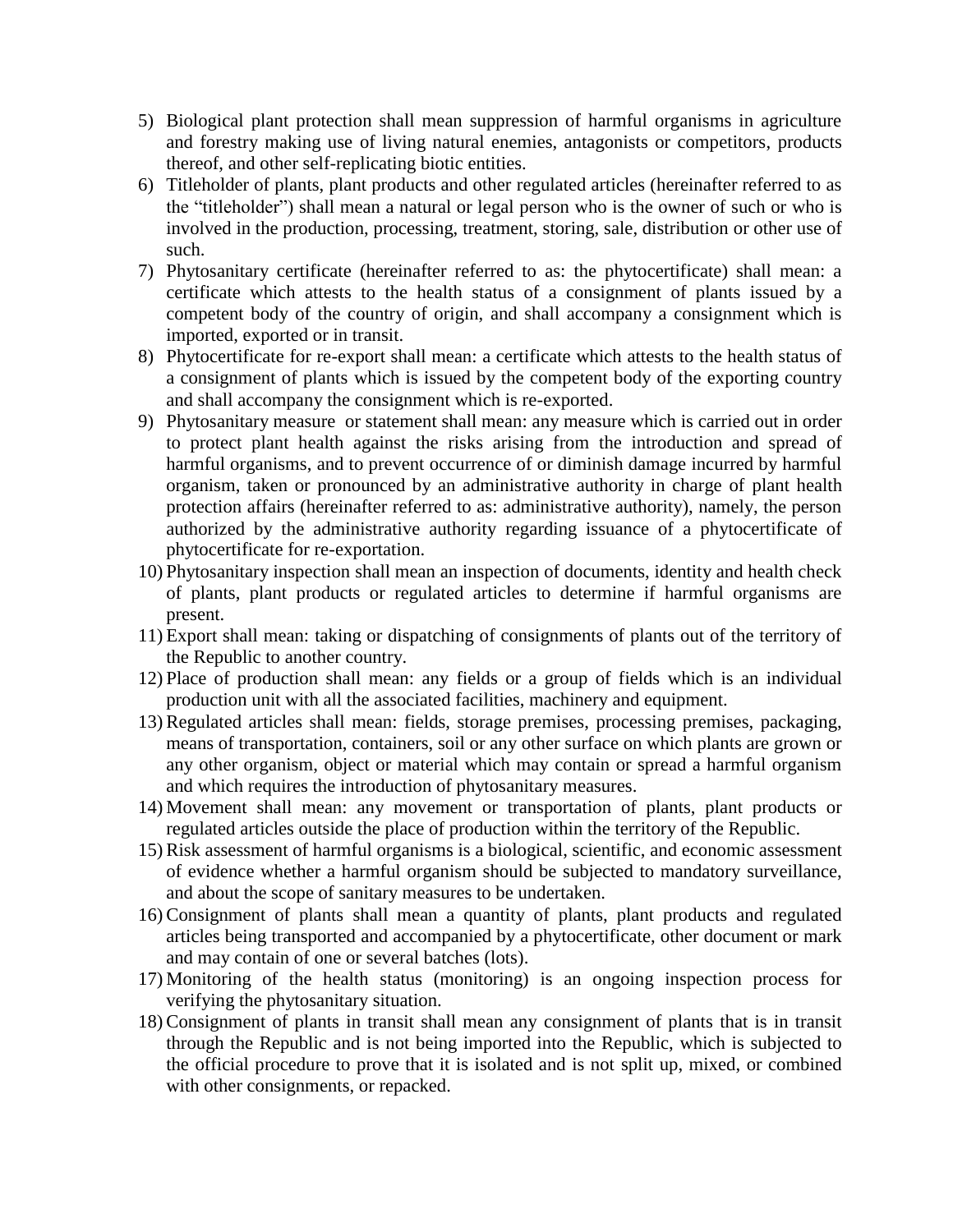- 19)Consignment of plants for re-export shall mean any consignment of plants that is imported into the Republic and subsequently exported, without being exposed to or contaminated by harmful organisms, that may be stored, split up, combined with other consignments, or repacked
- 20)Continuous surveillance shall mean: a procedure of collecting and recording the data on the presence of harmful organisms or their absence, on the basis of phytosanitary inspections, monitoring the health status, systematic surveys of available sources.
- 21) Planting or sowing shall mean any process of placing the plants with the intention of ensuring their future growth, replication and reproduction;
- 22) Harmful organism shall mean: any type, species or biotype of plant, animal or other pathogenic organisms that are harmful for plants and plant products.
- 23) Introduction of a harmful organism shall mean: any entry of a harmful organism into an area in which it is not yet present or is present to a limited extent and controlled
- 24) Import shall mean: any introduction or dispatching of consignments of plants into the territory of the Republic from another country.
- 25)Country of origin shall mean:
	- For plants: the country in which the plants were grown;
	- For plant products: the country in which the plants from which plant products derived were grown.
- 26) Point of entry of a consignment of plants, plant products and regulated articles shall mean the border crossing where customs surveillance is established (customs office of point of entry) as well as phytosanitary inspection surveillance (official body of point of entry) as follows: airport, port, railway and road border crossing and the post;
- 27) official body of destination shall mean the administrative authority where the customs office of the destination is;
- 28) customs office of destination shall mean the customs authority performing affairs determined by customs and other regulations in the destination of the consignment of plants, plant products and regulated articles;
- 29) customs-approved treatment or use shall mean treatment or use of the consignment in compliance with the customs law.

# **II. PLANT HEALTH PROTECTION ACTIVITIES**

# **Article 4**

Plant health protection activities shall be performed by:

- competent public administration authorities;
- licensed scientific and research institutions authorized by the administrative authority responsible for plant health protection (hereinafter referred to as: the authorized institutions);
- companies and entrepreneurs which meet the requirements and are registered for performance of professional and technical activities in the implementation of specific phytosanitary measures, in accordance with the law (hereinafter referred to as: the service providers), which are authorized by the administrative authority , and
- titleholders of plants.

#### **Article 5**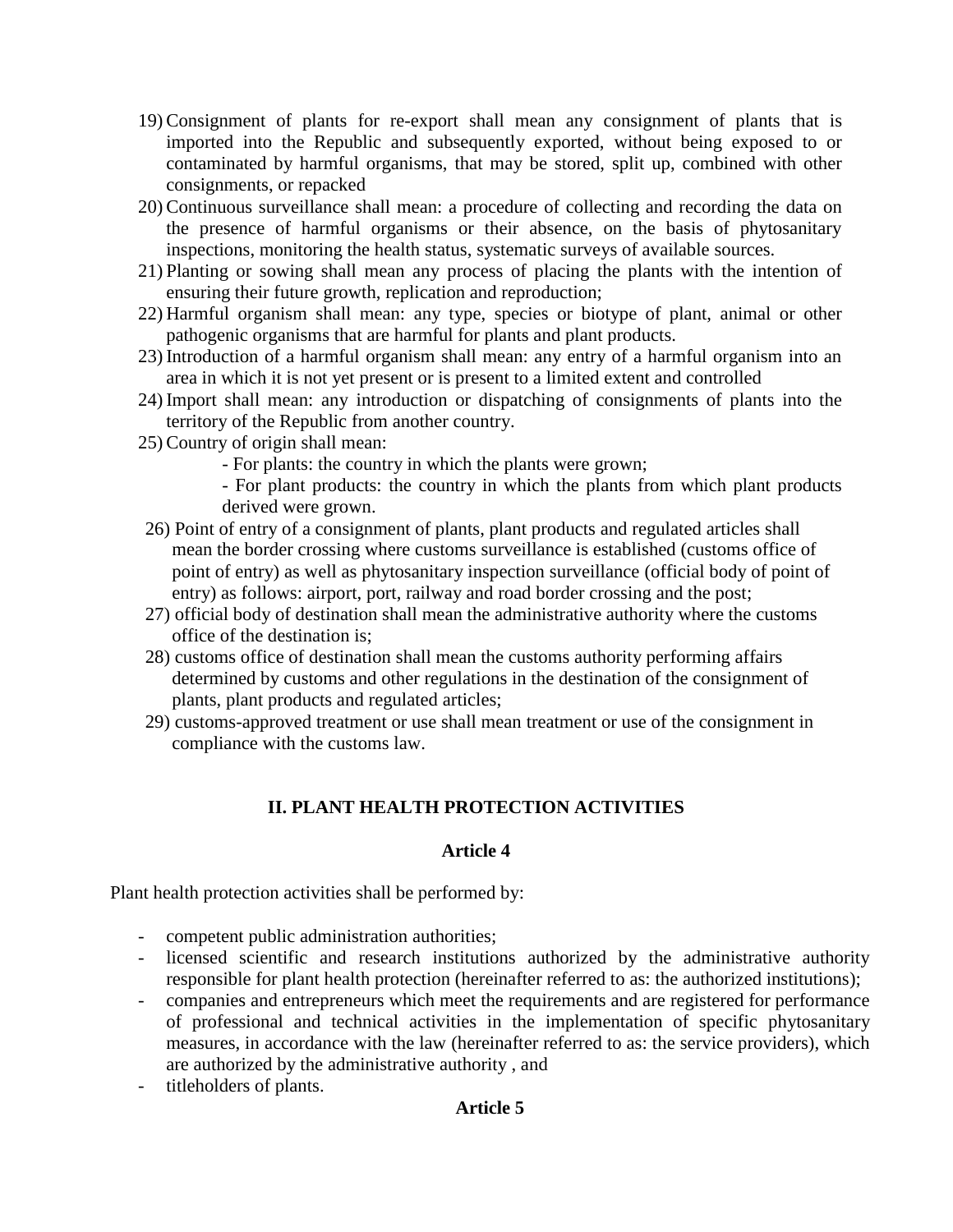Administrative authority shall be responsible for plant health protection in the Republic.

Administrative authority shall perform the administrative activities and related professional activities concerning the following:

- 1) coordination and monitoring of the plant protection activities;
- 2) implementation of international conventions, contracts and treaties related to plant health protection and exchange of information with government authorities, organizations, institutions and other persons involved in the plant protection activities;
- 3) participation in international authorities and organizations related to plant health protection;
- 4) reporting to the European Commission about plant health protection;
- 5) preparation of reports, analyses, information and other material related to the occurrence and spread of harmful organisms, in accordance with the regulations and international contracts and treaties related to plant health protection;
- 6) performance of the plant health protection activities;
- 7) organization of the implementation of continuous surveillance over harmful organisms according to the annual programme of phytosanitary measures;
- 8) assessment of the health status of plants with the purpose of ascertaining the occurrence and spread of harmful organisms in the country and abroad;
- 9) laboratory investignations of the plants, plant products and regulated articles with the purpose of diagnosing the harmful organisms from Lists I.A, II.A, I.B and II.B;
- 10) risk assessment in the event of the occurrence and identification of new harmful organisms, issuing of expert guidelines and measures;
- 11) notification of exporting countries about the retained consignments of plants because of noncompliance with phytosanitary requirements;
- 12) restriction or ban of the import into the Republic or transit of individual plant species across the territory of the Republic;
- 13) provision of the expert platform for setting the boundaries of the zones for which the establishment of extraordinary health surveillance is necessary;
- 14) establishment and keeping of the register and records;
- 15) preparation of the programs of preventive phytosanitary measures undertaken with the purpose of preventing the introduction and spread of harmful organisms and taking care about their implementation;
- 16) proposing the implementation of the measures for prevention, suppression and eradication of harmful organisms and coordination of their implementation;
- 17)supervision over the performance of activities by the authorized persons;
- 18) notification about the occurrence, mass infestation and spread of harmful organisms in the country and abroad;
- 19) notification of the public about plant health protection and issuing of publications;
- 20) establishment and maintenance of the information system related to plant health protection;
- 21) conducting the phytosanitary inspection;
- 22) issue of phytocertificates; and
- 23) other activities laid down by the law.

# **Article 6**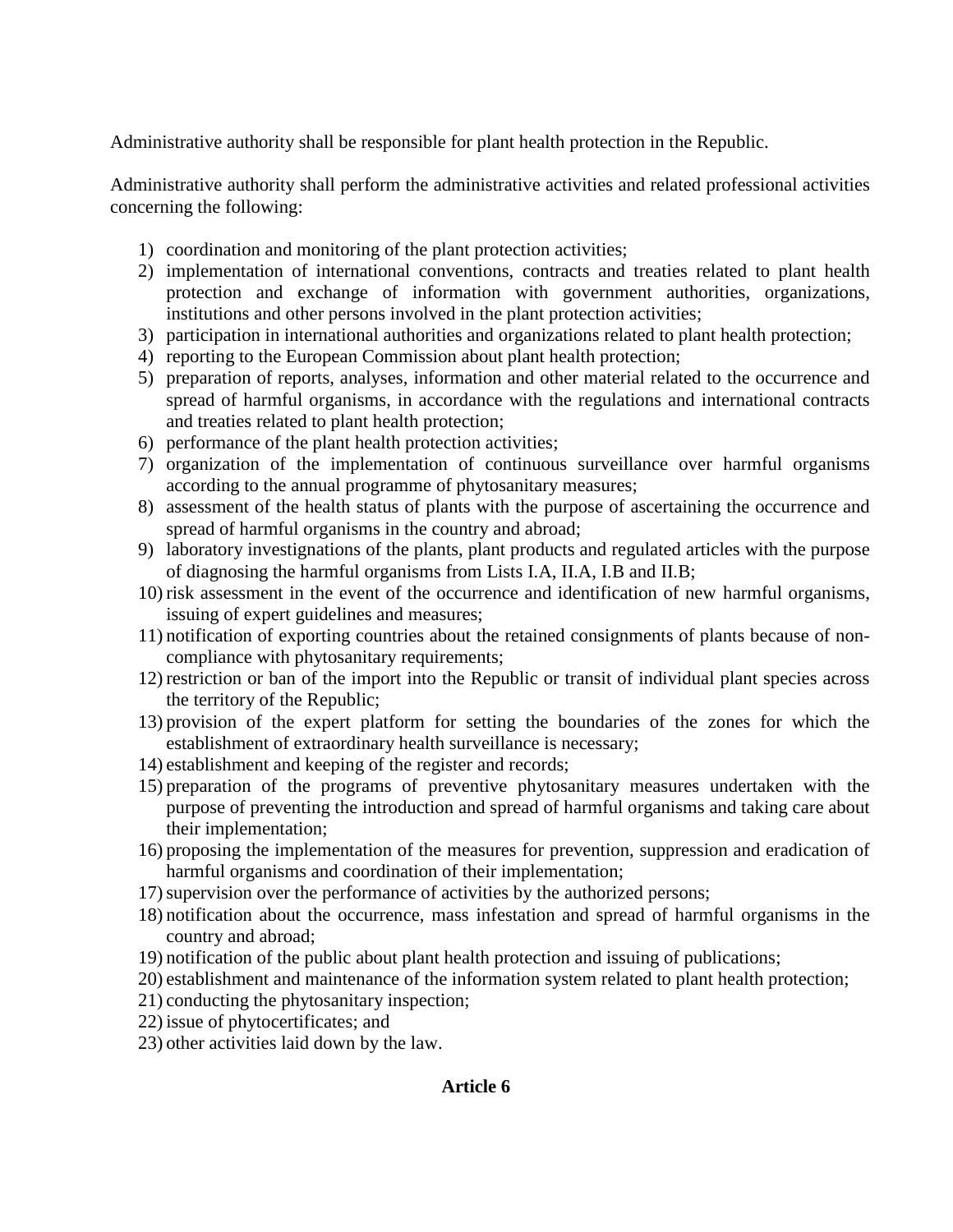The titleholders of plants shall be under obligation to:

- 1. check grown plants in the cultivation areas (fields, plantations, tree nurseries, gardens, greenhouses), wild growing plants and plants, plant products and regulated articles which are owned or otherwise used or treated or used by them, in order to detect the occurrence or prevent the spread of harmful organisms.
- 2. notify the administrative authority or those providing public services in the field of plant health, of any new or unusual or suspected occurrences of harmful organisms
- 3. immediately take measures, determined by the administrative authority, to suppress or to prevent the spread or to eradicate harmful organisms.
- 4. keep records about the measure taken with regard to plant health protection.

If a titleholder does not carry out measures referred to in paragraph 1 item 3 of this Article, the administrative authority shall order their execution at the titleholder's expense.

With the purpose of timely alerting the titleholders of plants about the occurrence of harmful organisms and providing the recommendation for their suppression, the reporting and forecasting activities shall be performed, according to the annual programme of phytosanitary measures.

Annual Programme referred to in paragraph 3 of this Article which shall contain particularly the phytosanitary measures, names of harmful organisms and other regulated articles, entities in charge of activities and necessary financial funds, shall be adopted by the state administration body in charge of the agricultural affairs (hereinafter referred to as: Ministry).

#### **Article 7**

Administrative authority, authorized institutions, service providers and titleholders of plants shall, with the purpose of timely detecting the harmful organisms, reporting about their occurrence, spread and suppression, conduct the continuous surveillance and cooperate in respect of the implementation of continuous surveillance over the plants, plant products and regulated articles.

About any new and unanticipated occurrences of harmful organisms, persons referred to in paragraph 1 of this Article shall, without delay, notify the competent inspector or the administrative authority.

The obligation to notify shall also apply to all persons which by the nature of their profession take notice of or suspect the occurrence of new or unanticipated harmful organisms.

Administrative authority responsible for forestry issues, and legal and natural persons involved in the activities of plant health protection in forestry, shall act in accordance with this Law and the regulations that govern the forestry issues.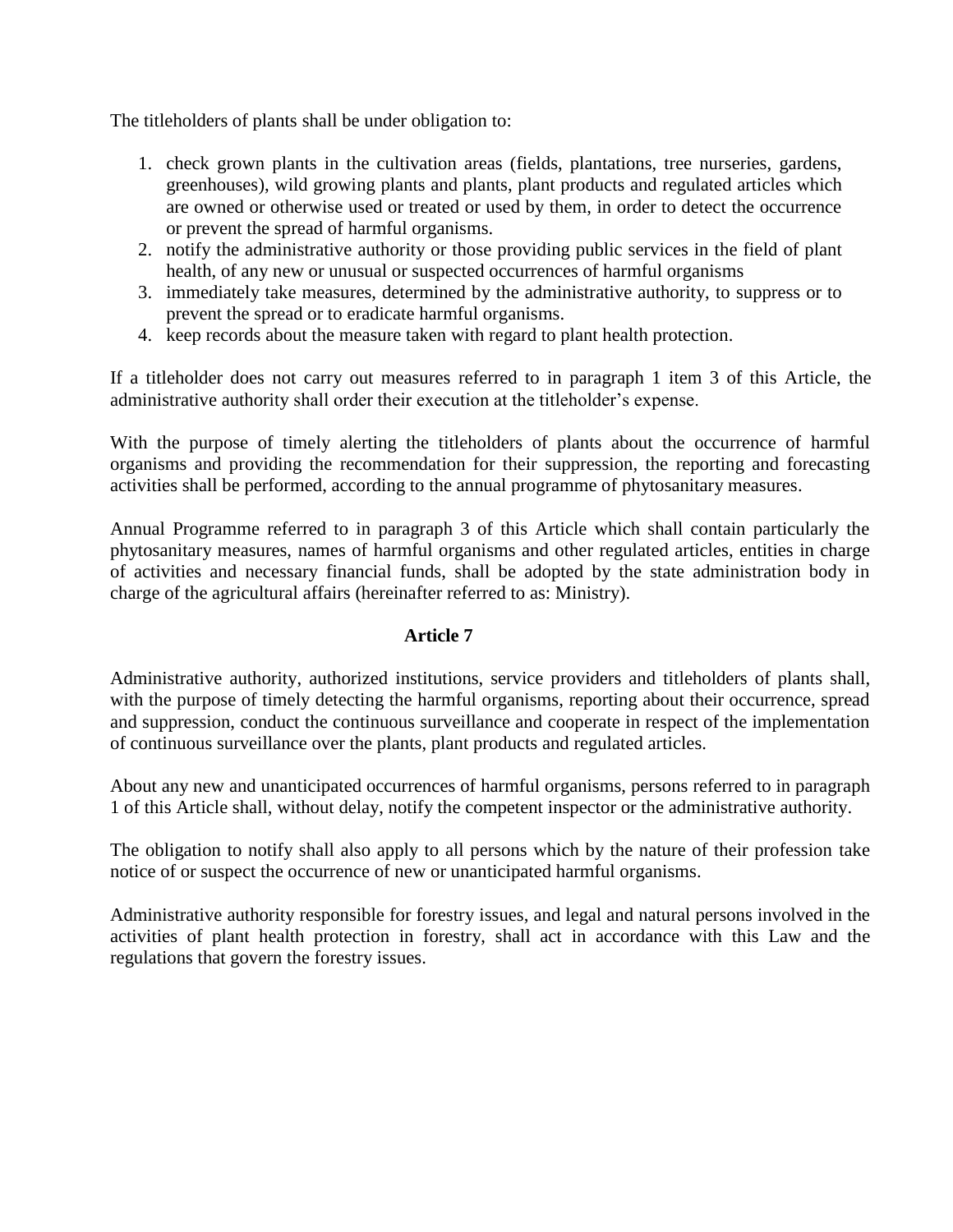# **III. PREVENTION OF THE INTRODUCTION AND SPREAD OF HARMFUL ORGANISMS, AND THEIR SUPPRESSION**

### **1) Harmful organisms, plants, plant products and regulated articles**

### **Article 8**

Harmful organisms shall be classified according to the level of risk to health of plants and plant products and existence of individual species of plants, and in relation to the risk of extensive economic damage they may cause.

Harmful organisms considered particularly dangerous to plants and plant products shall be classified in the following lists:

- 1) List I.A and List II.A refer to harmful organisms, plants and plant products whose introduction and spread is forbidden in the territory of the Republic;
- 2) List I.B and List II.B refer to harmful organisms, plants and plant products whose introduction and spread is forbidden in protected zones.

The Ministry shall specify the content of the lists referred to in paragraph 2 of this Article.

#### **Article 9**

Plants, plant products and regulated articles which may carry harmful organisms referred to in Article 8, paragraph 2 of this Law shall be classified in the following lists:

- 1) List III.A, which relates to the ban on introduction of plants, plant products, and regulated articles;
- 2) List III.B, which relates to the ban on introduction of plants, plant products, and regulated regulated articles into a specific protected zone;
- 3) List IV.A, which relates to special phytosanitary requirements, which shall be met in respect of introduction and movement of plants, plant products, and regulated articles;
- 4) List IV.B, which relates to special phytosanitary requirements, which shall be met on the occasion of introduction of plants, plant products and regulated articles into specific protected zones and movement within such zones;
- 5) List V.A, which relates to plants, plant products, and regulated articles which must be checked before movement, contains:
	- a. List V.A.I which relates to plants, plant products, and regulated articles which must be checked before any movement in the territory of the Republic and must be accompanied by plant passports;
	- b. List V.A.II which relates to plants, plant products, and regulated articles which must be checked before introduction in specific protected zones and movement within such zones and must be accompanied by plant passports for specific protected zones;
- 6) List V.B, which relates to plants, plant products, and regulated articles which must be checked before introduction, contains: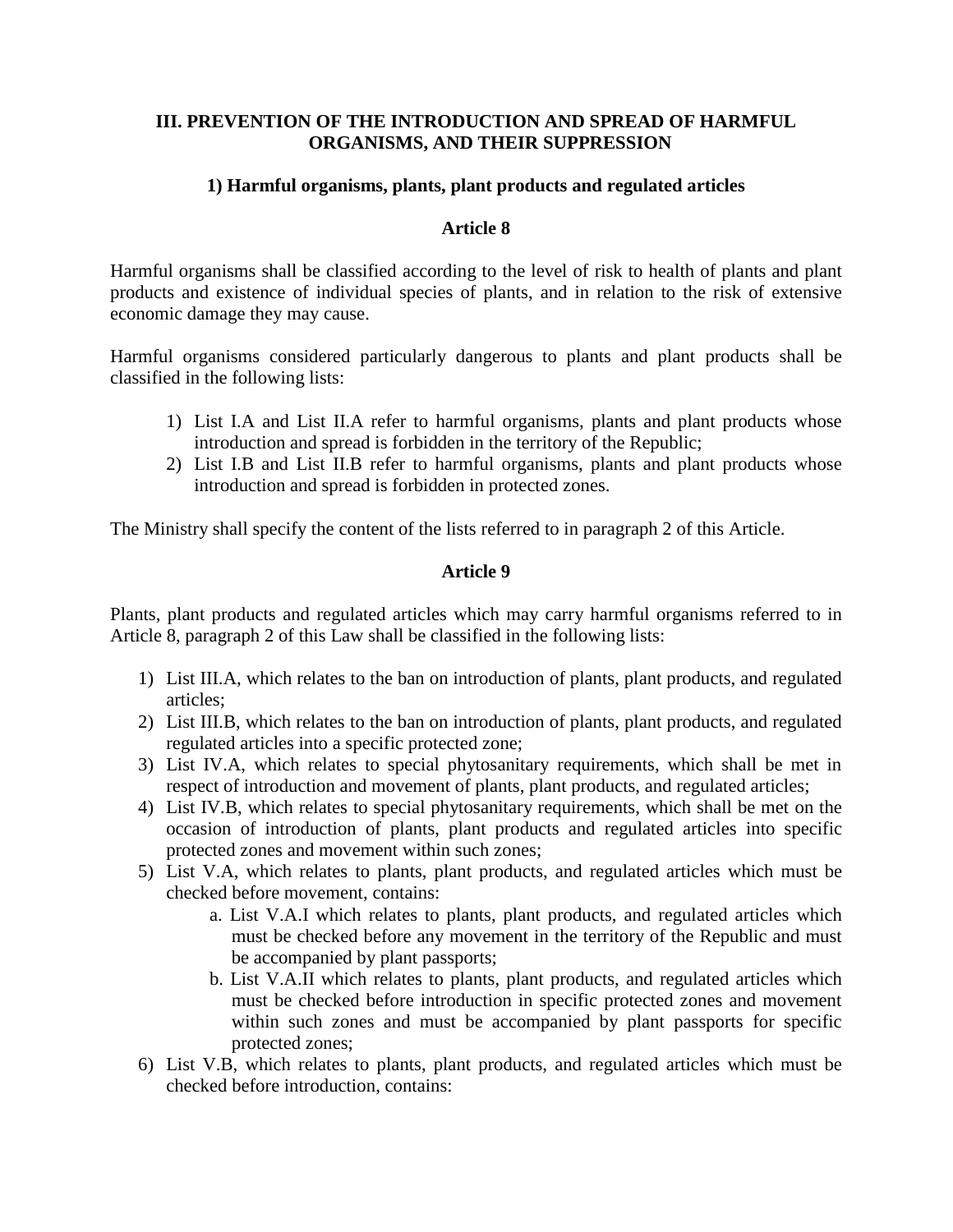- List V.B.I which relates to plants, plant products, and regulated articles which must be checked on the occasion of introduction and which may transfer harmful organisms significant for the territory of the Republic,
- List V.B.II which relates to plants, plant products, and regulated articles which must be checked on the occasion of introduction in certain protected zones and which may transfer harmful organisms significant for certain protected zones;
- 7) List VI, which relates to plants and plant products which for which special measures may be prescribed.

More detailed content of the Lists referred to in paragraph 1 of this Article shall be prescribed by the Ministry.

The Lists referred to in Articles 8 and 9 of this Law shall be published in the Official Gazette of the Republic of Montenegro.

### **Article 10**

With the purpose of preventing the introduction and spread of harmful organisms, continuous monitoring over the plants, plant products and other regulated articles shall be implemented, as well as the phytosanitary measures laid down by this Law.

Phytosanitary measures shall be implemented in such scope as necessary to protect the health status of plants and ensure smooth conducting of trade.

Phytosanitary measures shall be prepared, enacted and amended in accordance with international standards, guidelines and recommendations, scientific principles and facts related to plant health protection and economic justification. In case that there are no international phytosanitary guidelines, recommendations and standards, or they do not meet the needed level of plant health protection, phytosanitary measures shall be adopted which must be scientifically justified and based on the principles of the risk assessment and management.

In the risk assessment referred to in paragraph 3 of this Article, the following shall be taken into account:

- 1) available scientific data;
- 2) production processes and methods;
- 3) inspection supervision, sample taking and testing methods;
- 4) spread of specific harmful organisms;
- 5) existence of a zone free of harmful organisms;
- 6) environmental conditions;
- 7) quarantine or other procedure.

Risk management shall include the consideration of economic justifiability in terms of the loss in production or sale in the event of the introduction and spread of harmful organisms, the costs of their suppression or eradication, as well as the economic justifiability of alternative approaches to risk reduction.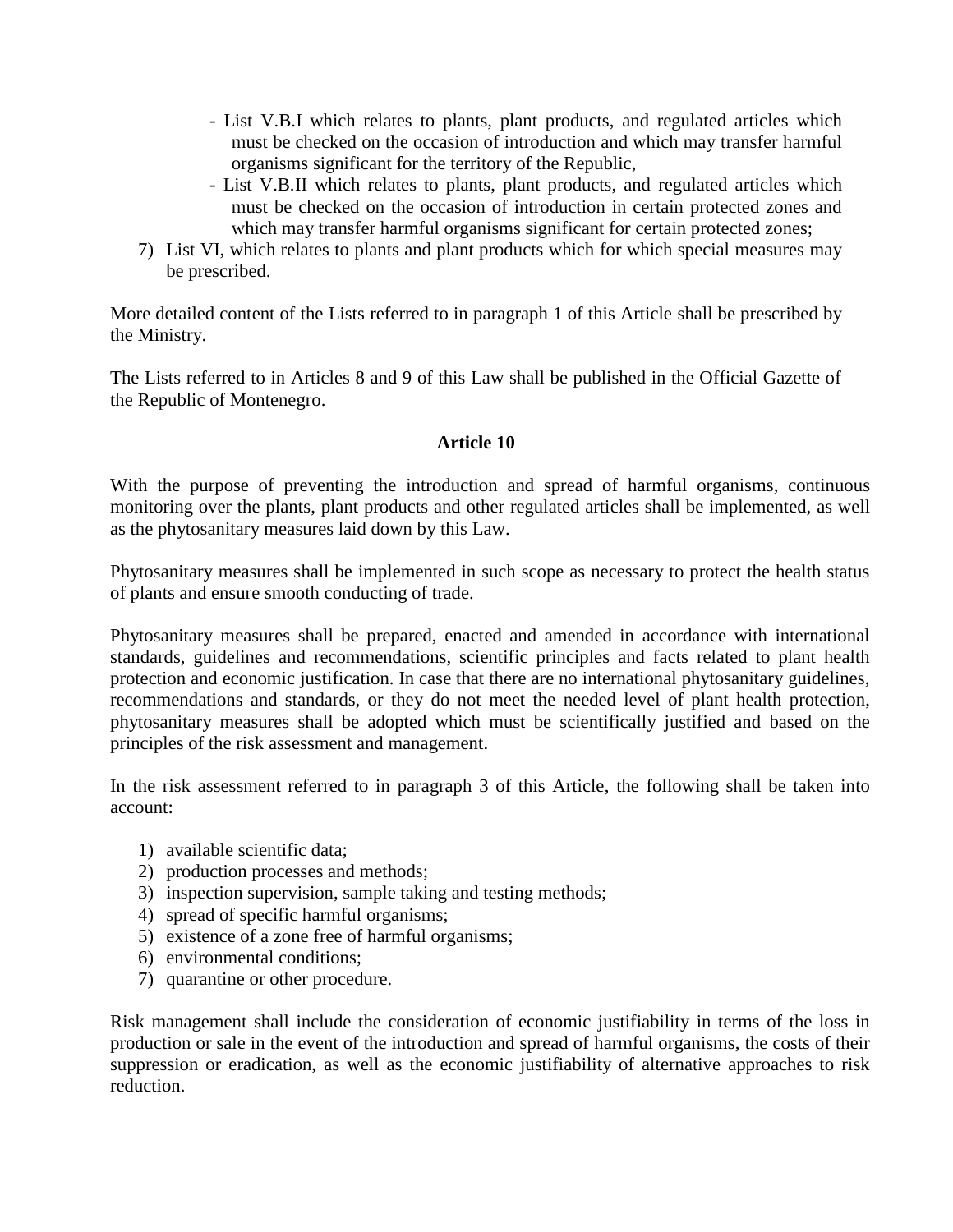Phytosanitary measures in other country shall be considered as equivalent to the measures of the Republic if such other country demonstrates in an objective manner that it achieves the same or higher level of the plant health protection, compared with the level required in the Republic.

### **Article 11**

If a titleholder of plants or any other person detects in the plants, plant products or regulated articles any new and unusual occurrence of harmful organisms, or suspects the presence of harmful organisms indicated in List I.A or List II.A, or List I.B or List II.B in the case of a protected zone, must immediately notify the competent inspector, or the administrative authority.

In the event of suspected infection with harmful organisms referred to in paragraph 1 of this Article, the competent inspector shall take a sample and submit it for laboratory analysis to confirm the infection with harmful organism.

The laboratory shall handle the samples as to avoid the risk of harmful organisms spreading and to ensure the identity of the sample.

The laboratory shall keep records of the samples and keep and communicate the data about the analysis that were conducted, in the prescribed manner.

The laboratory analyses referred to in paragraph 2 of this Article shall be conducted only by the authorized phytosanitary laboratories, meeting the requirements regarding personnel premises and equipment.

The Ministry shall determine the method of handling the samples and the method of keeping records of samples, keeping and communicating the data about the analyses that were conduced, and more detailed requirements referred to in paragraph 5 of this Article.

#### **Article 12**

When an infection with harmful organisms from List I.A and List II.A is ascertained, or, in the case of a protected zone, with harmful organisms from List I.B and List II.B, or with harmful organisms which are not entered in the lists, the administrative authority shall order the implementation of suitable phytosanitary measures with the purpose of preventing further spread or with the purpose of suppressing the harmful organisms, such as treatment, destruction or other method of elimination of harmful organisms, plant, plant products or regulated articles in which infection with harmful organisms has been ascertained.

In the event of infection with harmful organisms referred to in paragraph 1 of this Article, the titleholder of plants shall protect plants, plant products and regulated articles against harmful organisms and prevent any contact with other plants, plant products and regulated articles on which harmful organisms can be transferred.

The extent of infection with harmful organisms shall be determined by the administrative authority.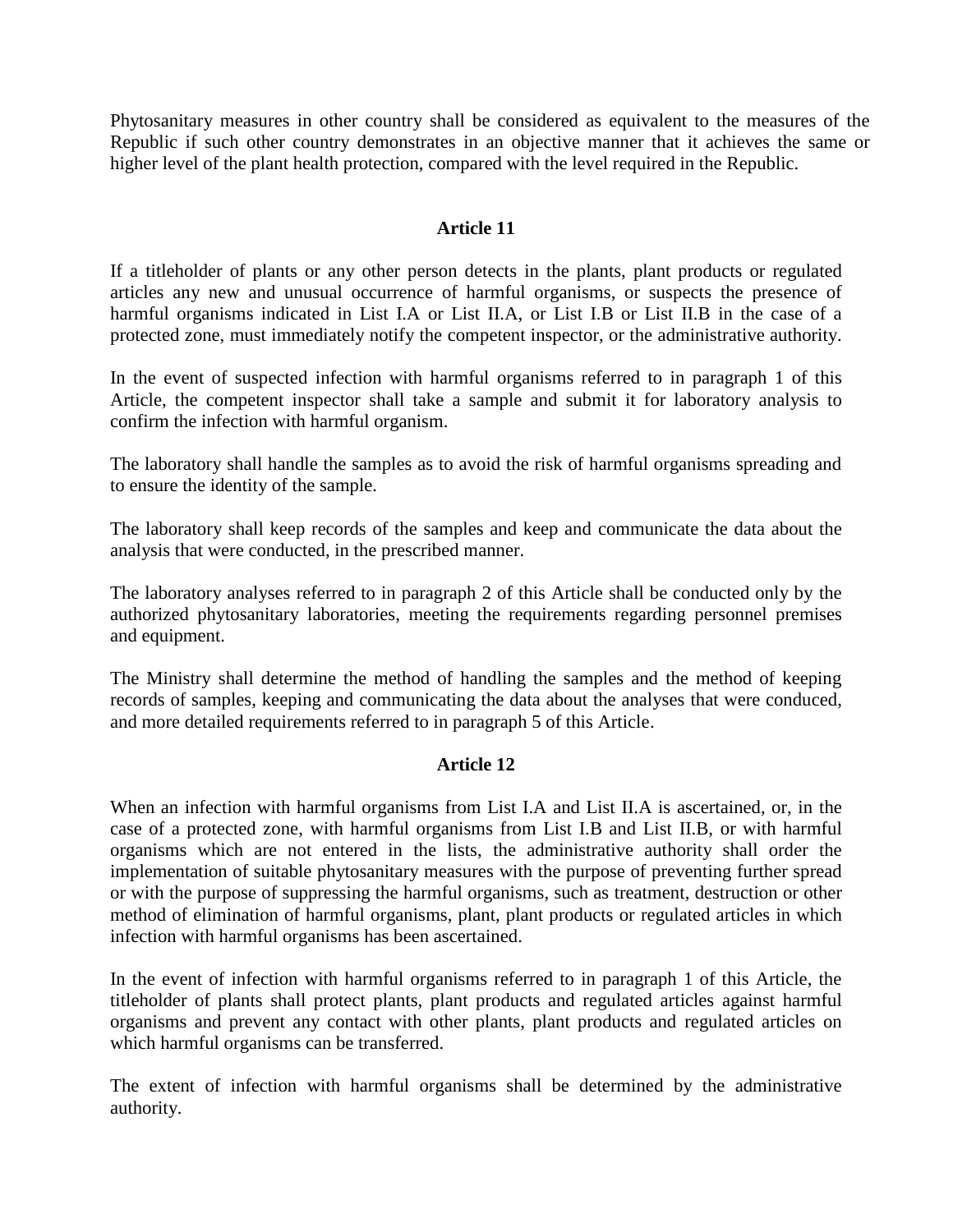The administrative authority shall notify the titleholders of plants and authorized persons of the occurrence and risks of harmful organisms and provide information with regard to the relevant measures for the prevention of infection with harmful organisms.

The Ministry shall specify the phytosanitary measures referred to in Article 10 of this Law, and the measures referred to in paragraph 1 of this Article and the method of notification referred to in paragraph 4 of this Article.

The Ministry shall specify in more detail the method of preparation, enactment and amendment of proposed and urgent phytosanitary measures, as well and manner of their notification in accordance with obligations arising from corresponding international agreements.

# **Article 13**

The administrative authority shall keep records and data and findings on occurrences of harmful organisms, for the purpose of providing information at the national and international levels.

Contents, forms and methods of keeping records referred to in paragraph 1 of this Article shall be prescribed by the Ministry.

It is forbidden to give or publish data on the first occurrence of a harmful organism from List I.A and List II.A in the Republic without the approval of the administrative authority.

The method of giving and publishing the data referred to in paragraph 3 of this Article shall be determined in more detail by the Ministry.

#### **Article 14**

A specific surveillance is a procedure of systematic collection and keeping of data about the infection with harmful organisms, which includes the inspection examinations, monitoring of health status of plants and systematic survey in the areas in which harmful organisms are present or there is a risk of their presence, or are not present.

The method of conducting and the persons who shall conduct specific surveillance over harmful organisms in respect of which the specific surveillance is conducted, shall be specified by the Ministry in the annual program.

When a harmful organism is detected by specific surveillance, the administrative authority, namely the competent inspector shall ascertain the location of its presence and, in relation to the species of harmful organism, order the suitable phytosanitary measures and notify the titleholder of plants in whose estate the presence of harmful organism was established.

The implementation of the ordered phytosanitary measures shall continue for as long as there is a risk of harmful organisms.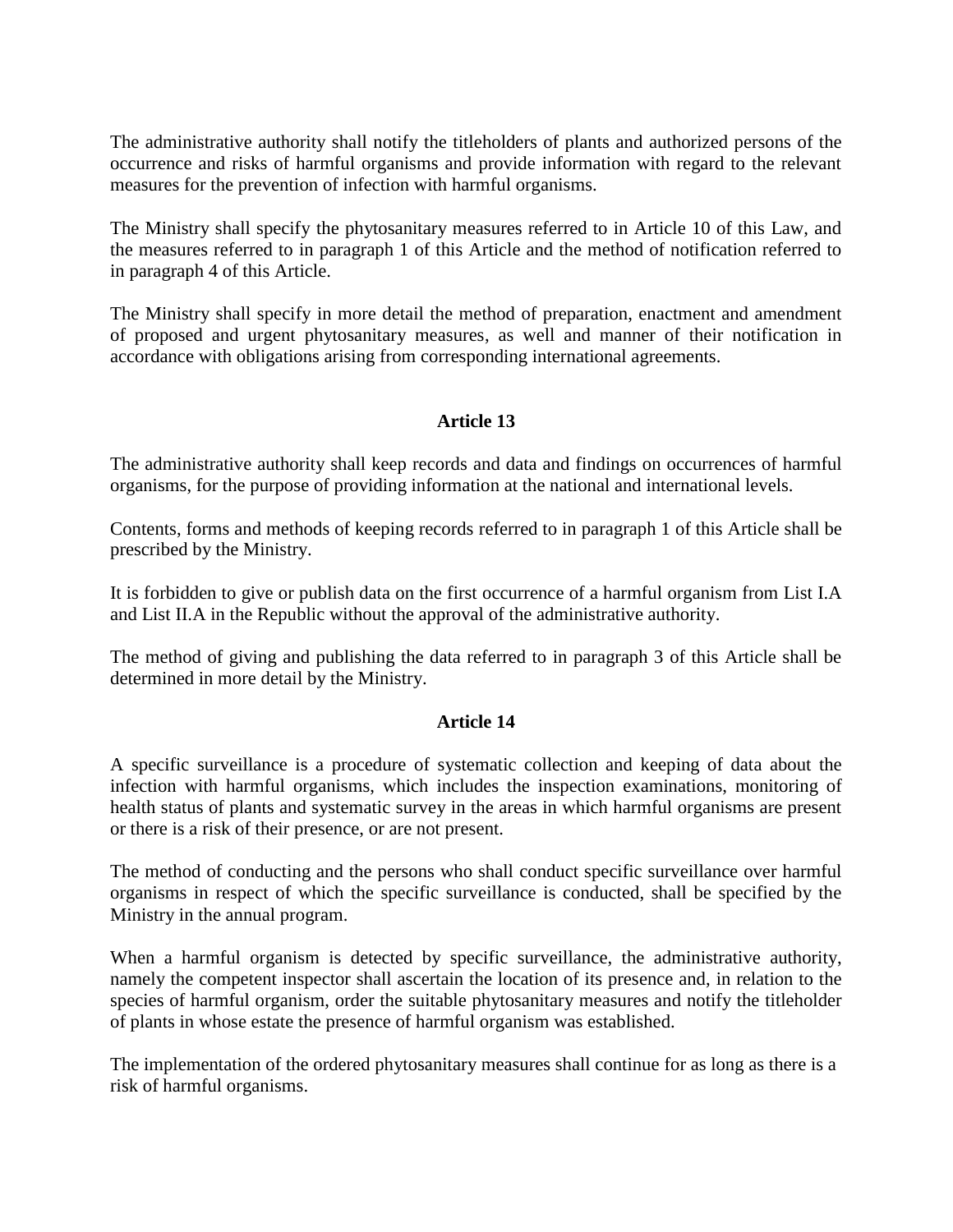The boundaries of areas referred to in paragraph 1 of this Article, measures for detection, prevention of spread and suppression of harmful organisms, conditions for termination of the ordered measures and manner of notifying the titleholders of plants shall be prescribed by the Ministry.

### **Article 15**

A zone in which one or more than one harmful organism which is established in one or more areas of the Republic have never occurred or established itself despite the favorable conditions for it to establish itself there, and in which, under the favorable environmental conditions, for individual cultures, there is a danger that certain harmful organisms establish themselves despite the fact that such organisms have never occurred or established themselves in the Republic, may be proclaimed a protected zone.

It shall be considered that a harmful organism is established in a protected zone if it is known to occur there and there have been no phytosanitary measures for its eradication, or if such measures have proved ineffective over a period of at least two consecutive years.

In a protected zone, the administrative authority shall ensure the carrying out of regular and systematic surveys of the possible presence of harmful organisms in relation to which the protected zone was proclaimed protected.

Protected zones referred to in paragraph 1 of this Article, more detailed conditions for carrying out systematic surveys within the boundaries of the protected zone, and lists of protected zones shall be prescribed by the Ministry.

#### **2. Bans and Restrictions**

#### **Article 16**

The introduction and spread in the territory of the Republic of harmful organisms indicated in List I.A and their spread through plants, plant products and regulated articles shall be banned.

The introduction and spread in the territory of the Republic of plants and plant products indicated in List II.A if they are infected with harmful organisms form such List and their spread through plants, plant products and regulated articles shall be banned.

Introduction into the protected zone and spread in the protected zone shall be banned in respect of:

- 1) harmful organisms included in List I.B,
- 2) plants or plant products as indicated in List II.B, if infected by harmful organisms included in such List,

It shall be prohibited to introduce and spread the harmful organisms in the territory of Montenegro:

- which are suspected of being harmful to plants or plant products and are indicated in the lists I.A, I.B, II.A and II.B;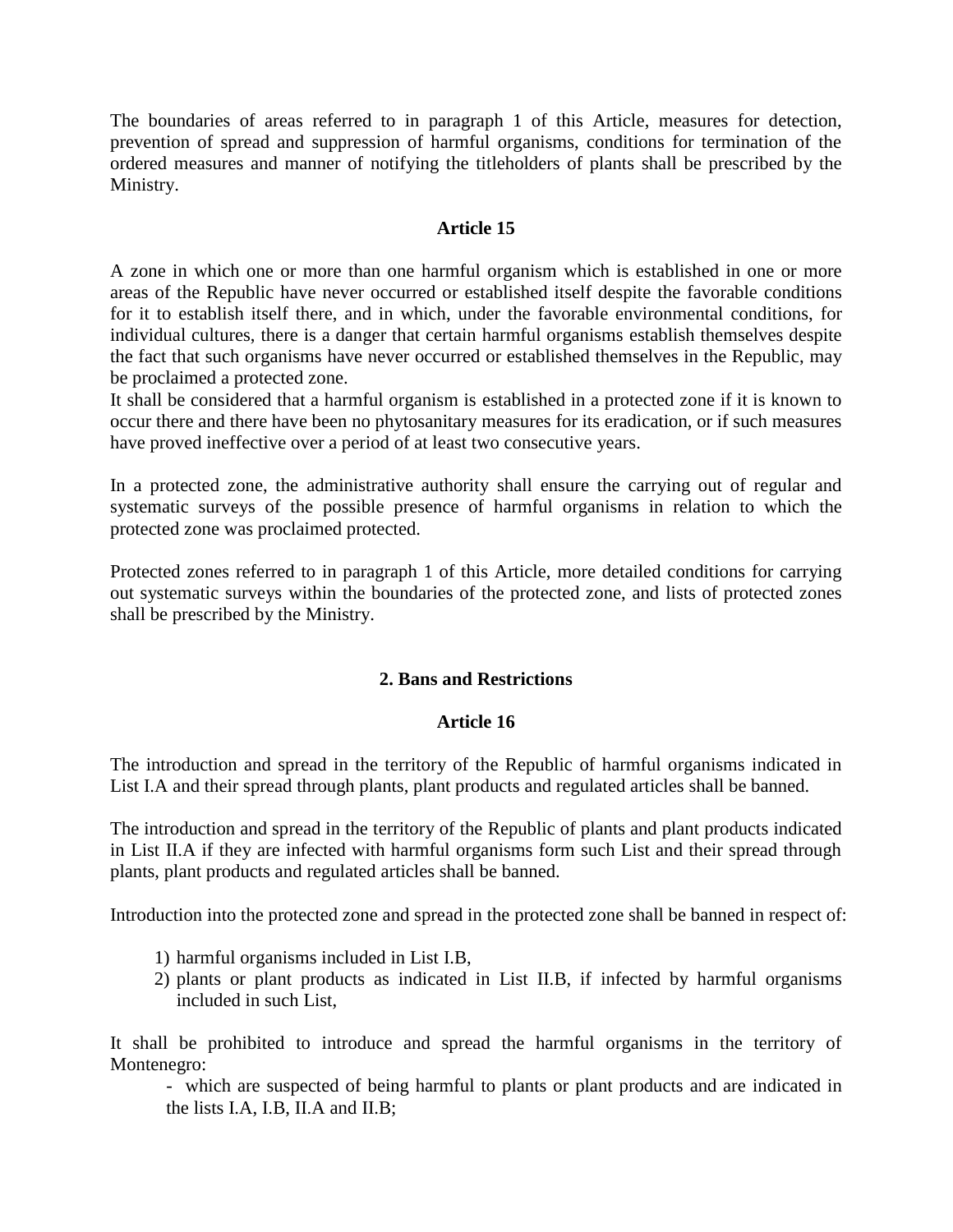- which are suspected of being harmful to plants or plant products and are indicated in the lists II.A i II.B if they are present on other plants or plant products (which are not indicated in the lists);

- which are indicated in the lists I.A, I.B, II.A and II.B, and which are in an isolated state and could be harmful to plants and plant products.

The measures for prevention or control of introduction and spread of harmful organisms referred to in paragraph 4 of this Article shall be specified by the Ministry.

Without prejudice to paragraphs 1 and 2 of this Article, the administrative authority may allow the introduction of plants on which low level of infection with harmful organisms included in Lists I.A and II.A is determined, provided that they are not intended for planting and sowing or that, based on the risk assessment of harmful organisms for specific plants intended for planting and sowing, the tolerance thresholds are determined for harmful organisms included in List II.A, section II.

More detailed requirements and tolerance thresholds for introduction of plants referred to in paragraph 6 of this Article shall be specified by the Ministry.

# **Article 17**

The introduction in the territory of the Republic of plants, plant products and regulated articles indicated in List III.A shall be banned, if their origin is one of the countries included in such List.

The introduction of plants, plant products and regulated articles indicated in List III.B shall be banned into protected zones included in such List.

Without prejudice to paragraphs 1 and 2 of this Article, provided there is no risk of the spread of harmful organisms, the administrative authority may allow introduction of plants and plant products included in List III.A, or plants, plant product and regulated articles included in List III.B, if they were cultivated, produced, or used in near-border area of a neighboring country in order to be used at the nearby locations within the near-border area of the Republic.

The administrative decision on allowing the introduction of plants, plant products and regulated articles referred to in paragraph 3 must indicate the name of the location and the name of the user.

Plants, plant products and regulated articles referred to in paragraph 3 of this Article must be accompanied by a written evidence of their place of origin.

More detailed requirements for the introduction of plants, plant products and regulated articles referred to in paragraph 3 of this Article shall be specified by the Ministry.

#### **Article 18**

The introduction or movement of plants, plant products and regulated articles indicated in List IV.A shall be banned if prescribed phytosanitary requirements included in such List are not met.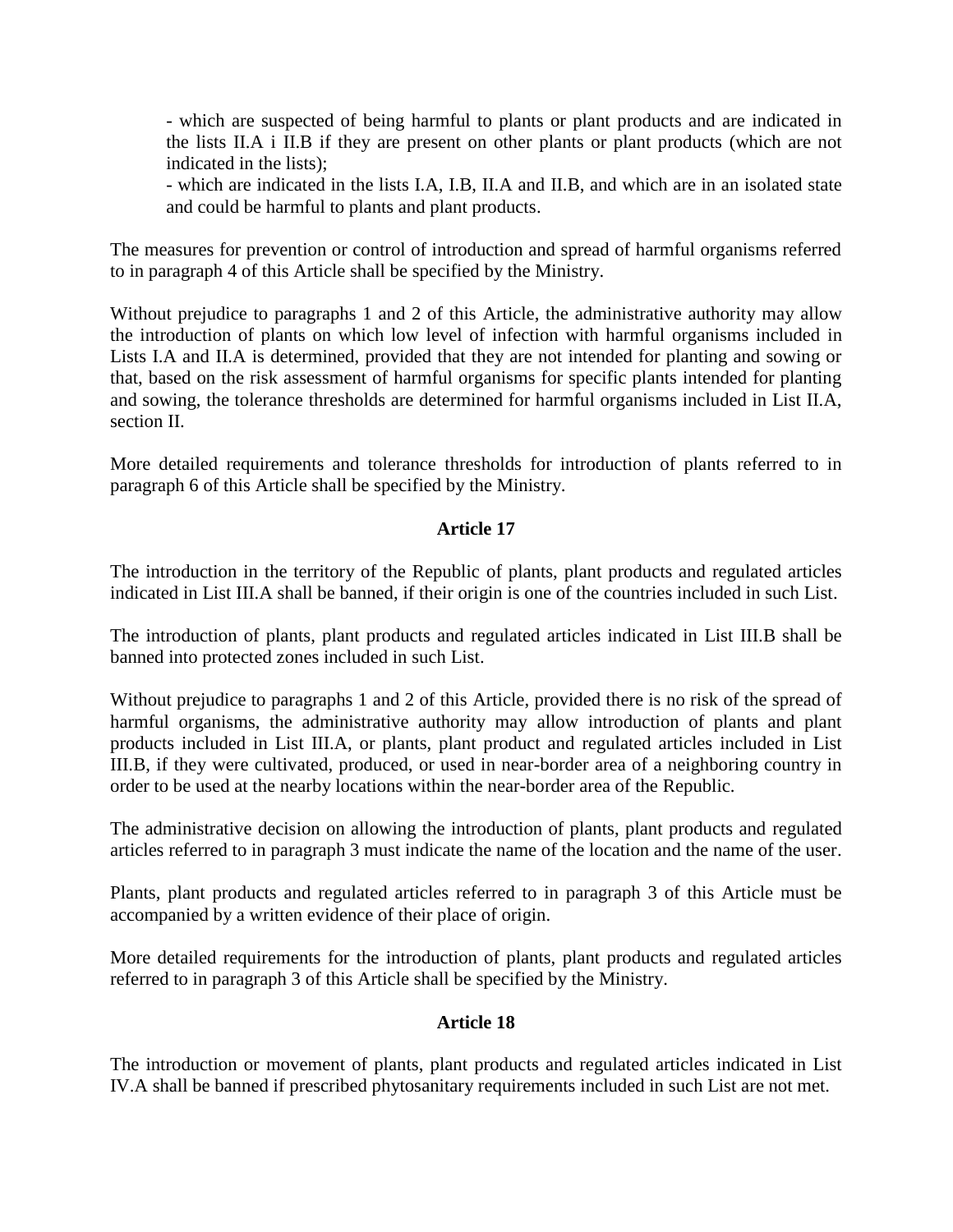The introduction of plants, plant products and regulated articles into specific protected zones indicated in List IV.B and movement within such zones shall be banned if prescribed phytosanitary requirements included in such List are not met.

Without prejudice to paragraphs 1 and 2 of this Article, provided there is no risk of the spread of harmful organisms, the administrative authority may allow introduction of plants and plant products included in List IV.A and List IV.B even if specific phytosanitary requirements are not met, if they were cultivated, produced, or used in near-border area of a neighboring country in order to be used at the nearby locations within the near-border area of the Republic.

The administrative decision on allowing the introduction of plants, plant products and regulated articles referred to in paragraph 3 shall indicate the name of the location and the name of the user.

Plants, plant products and regulated articles referred to in paragraph 3 of this Article must be accompanied by written evidence of their place of origin.

The ban referred to in paragraphs 1 and 2 of this Article shall not apply to small quantities of plants, plant products and regulated articles, included food products and feedingstuffs if their owner or recipient intends to use the for non-industrial and non-commercial purposes, or use them during travel, provided there is no risk of the spread of harmful organisms.

The Ministry shall specify more detailed requirements for the introduction of plants, plant products and regulated articles referred to in paragraph 3 of this Article, and the small quantities for specific types of plants and plant products.

#### **Article 19**

Without prejudice to Articles 16, paragraphs 1 to 3; Article 17 paragraphs 1 and 2; and Article 18 paragraphs 1 and 2 of this Law, provided the prescribed requirements are met, the introduction and movement of harmful organisms indicated in Lists I.A, II.A, I.B and II.B and plants, plant products and regulated articles indicated in Lists III.A, III.B, IV.A and IV.B shall be allowed, if:

- 3) they have an introduction permit;
- 4) they are used for trial and research purposes or for work on varietal selections;

The requirements, method of issuing, and the content of the application for the permit referred to in paragraph 1 of this Article shall be specified by the Ministry.

The administrative authority shall keep records of permits referred to in Article 16 paragraph 6, Article 17 paragraph 3, Article 18 paragraph 3, and Article 19 paragraph 2 of this Law.

# **Article 20**

In order to prevent the introduction and spreading of harmful organisms and their suppression in the Republic, the Ministry may: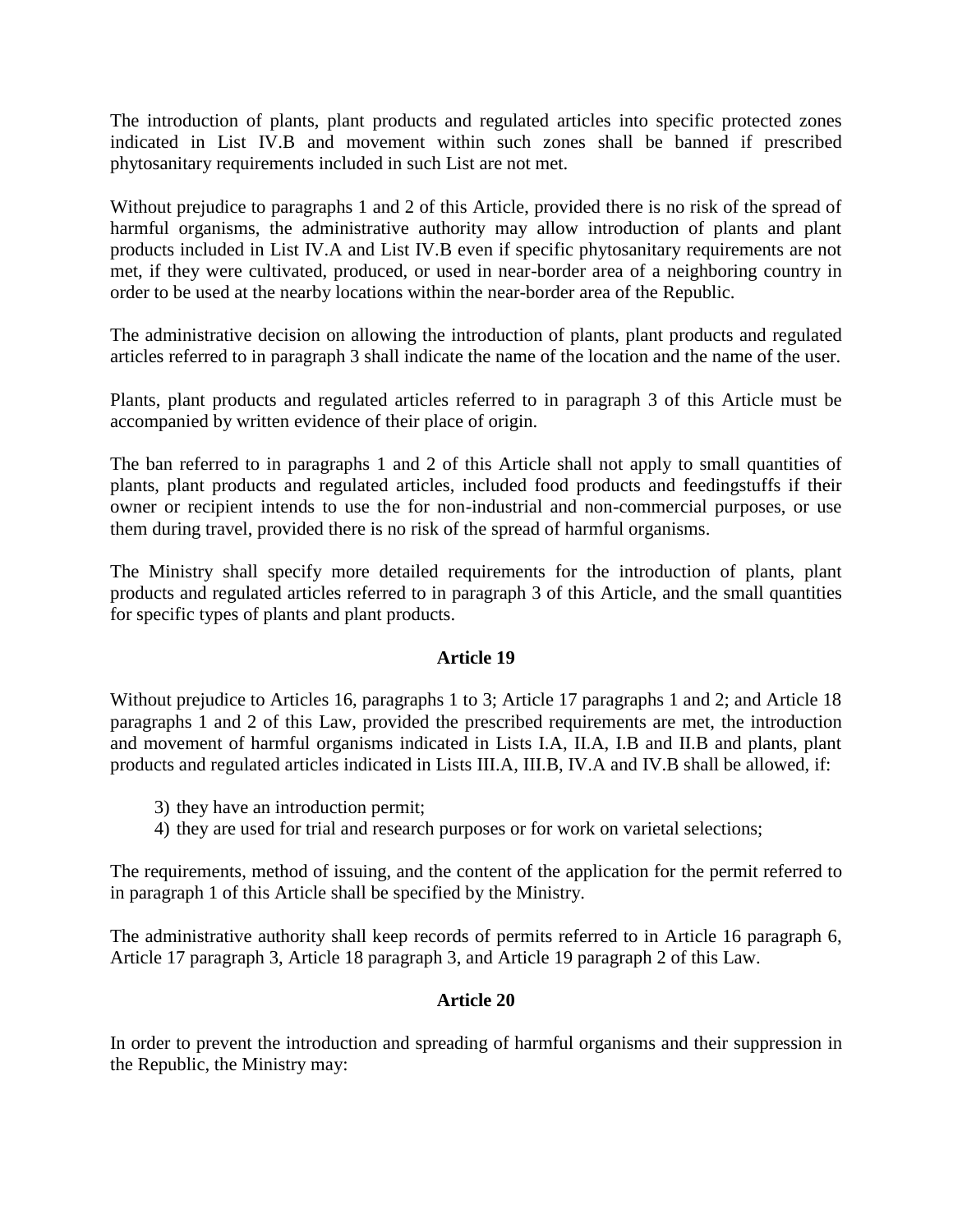1) ban, in a specific region, the cultivation of specific species, varieties and clones of plants;

2) ban or restrict the importation into the Republic or transit of specific plant species through the territory of the Republic;

- 3) ban or restrict the movement of specific plant species in the territory of the Republic;
- 4) determine the boundaries of the regions under specific or extraordinary surveillance; and
- 5) order other emergency measures in accordance with this Law.

### **3) Register of producers, processors, importers, distributors and the person who store plants, plant products and regulated articles**

#### **Article 21**

Production, processing, importation, storing, and distribution of plants, plant products and regulated articles indicated in List V.A and List V.B may be performed by companies or other legal persons and entrepreneurs who are registered for performance of such activities and entered in the Register of producers, processors, importers, distributors and persons storing the plants, plant products and regulated articles (hereinafter referred to as: "the Register").

### **Article 22**

Entry in the Register referred to in Article 21 of this Law shall be compulsory for:

- 1) producers, processors, distributors and those involved in storing the plants, plant products and regulated articles indicated in List V.A;
- 2) importers of plants, plant products and regulated articles indicated in List V.B;
- 3) producers of specific plants, plant products and regulated articles not indicated in List V.A and owners of the relevant collection and distribution centers in the production area.

#### **Article 23**

Persons referred to in Article 22 of this Law shall have a responsible person for plant health protection who is professionally qualified.

Professional qualification of the responsible person shall be conducted by the administrative authority on the basis of the programme of professional qualification of the responsible person.

Programme and manner of professional qualification of shall be specified by the Ministry.

The register shall be kept by the administrative authority.

Persons referred to in Article 22 of this Law, who cease to meet the requirements for entry into the Register specified by this Law shall be removed from the Register.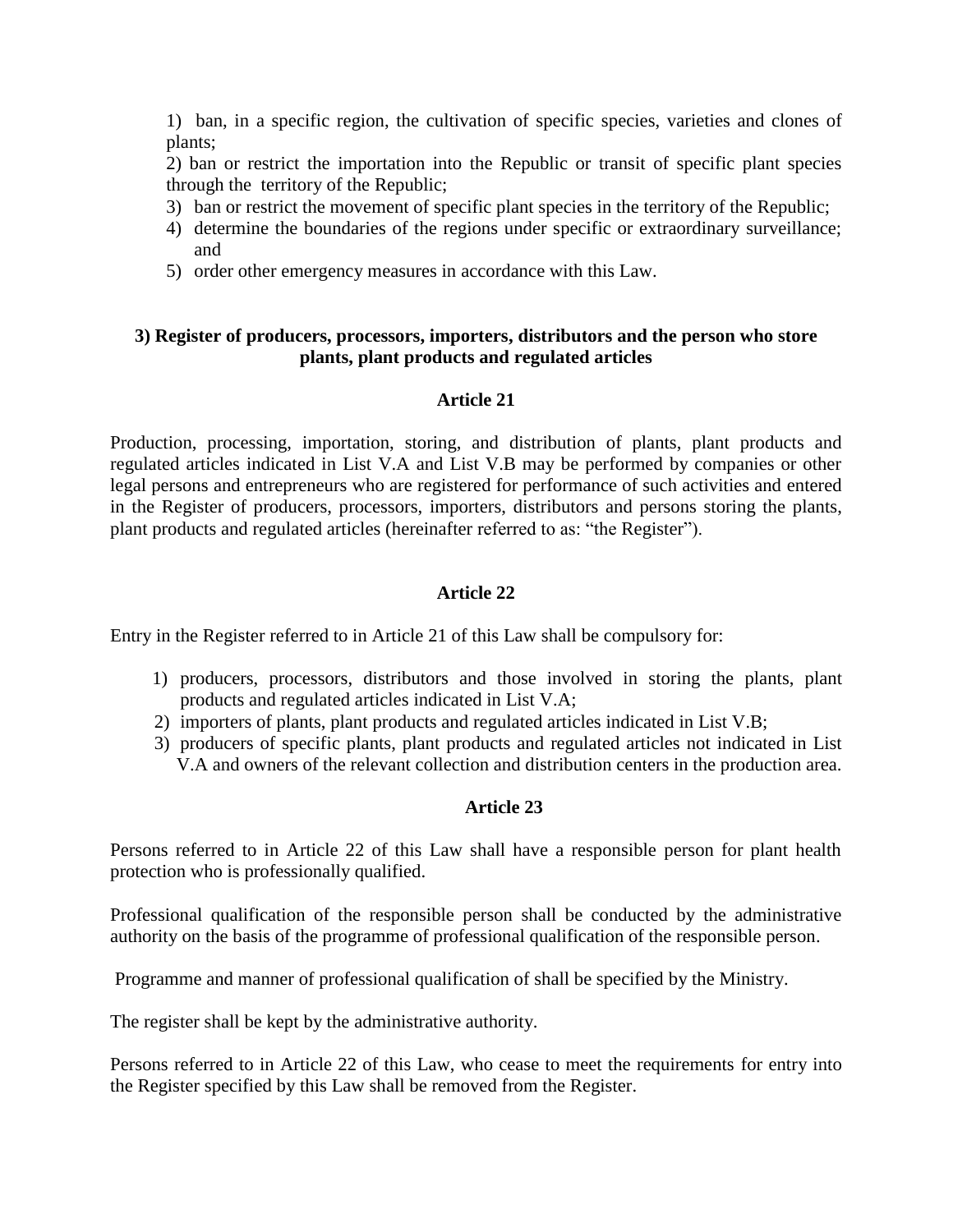The Ministry shall specify more detailed requirements for entry in the Register, the content and method of keeping the Register, the form, content and method of applying for entry in the Register, and the types of plants, plant products and regulated articles referred to in Article 22 item 3 of this Law.

# **Article 24**

Persons referred to in Article 22 of this Law shall, in particular:

- 1) keep thorough records about production, processing and trade in plants, plant products and regulated articles which they buy for storage or planting on estate, processing or movement to other place;
- 2) keep and regularly update the plan of the places where plants, plant products and regulated articles are grown, produced, stored, preserved or used;
- 3) perform regular visual health checks of plants in the prescribed manner;
- 4) without delay notify the administrative authority or competent inspector of all unusual occurrences and outbreaks of harmful organisms, symptoms or other particularities on plants and of the production and occurrence of banned plant species;
- 5) report to the administrative authority any changes of data kept in the Register;
- 6) each year report to the administrative authority, namely the competent inspector the scope and place of production or processing of plants, plant products;
- 7) co-operate with the administrative authority and competent inspector in ensuring plant health;
- 8) retain the records for at least a year.

The Ministry shall prescribe the manner of keeping the records, carrying out plant health checks, deadlines for communicating changes in the data kept in the Register, and report of the place and scope of production or processing of plants and plant products referred to in paragraph 1 of this Article.

#### **Article 25**

Without prejudice to Article 22 of this Law, entry in the register shall not be compulsory for small-scale producers or processors who are not professionally involved in production and processing of plants, if their entire production of plants, plant products and regulated articles is intended for their own needs or for the end users in the local market and if there is no risk from the spread of harmful organisms.

The Ministry shall prescribe in more detail the requirements and criteria for determining smallscale producers or processors and the local market.

# **IV. IMPORT, EXPORT AND TRANSIT OF CONSIGNMENTS OF PLANTS**

# **1. Import**

**Article 26**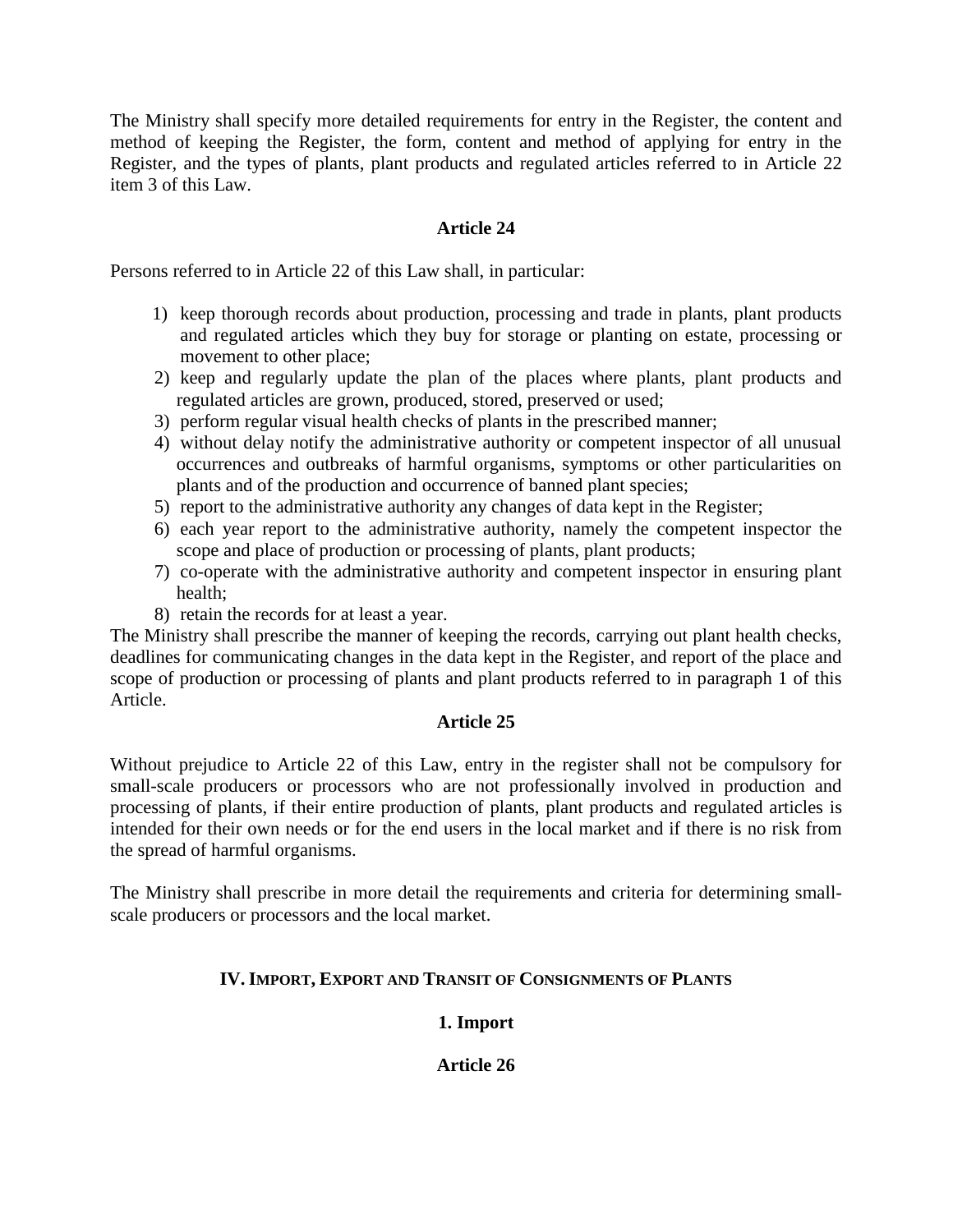The Ministry may prescribe issuance of licenses for import and transit of consignments of plants with the phytosanitary requirements issued by the administrative authority, that may be carrier or transmitter of harmful organisms and diseases endangering plant health, and based on international recommendations and guidelines, available scientific proofs and risk assessment for plant health, in accordance with the requirements for conducting foreign trade.

Consignment of plants may be imported only through specified points of entry with a customs office and phytosanitary inspection.

Without prejudice to paragraph 2 of this Article, consignments which are not consignments of plants, but have wooden packing material may be imported also through points of entry provided only with a customs office.

Points of entry referred to in paragraph 2 of this Article must meet the prescribed technical conditions for carrying out phytosanitary inspections of consignment of plants.

The Ministry shall decide on appeals against the administrative decision on the issue of permit referred to in paragraph 1 of this Article, and on other individual administrative documents which are issued by the administrative authority in accordance with this Law.

The Ministry shall specify the method and requirements for issuing the permit referred to in paragraph 1 of this Article, the list of points of entry referred to in paragraph 2 of this Article and technical conditions referred to in paragraph 4 of this Article.

#### **Article 27**

Consignments of plants from List V.B which are imported, their packaging and means of transportation shall be subject to customs supervision and mandatory phytosanitary inspection.

Customs procedure may not commence before phytosanitary inspection is completed, with the exception of the transit procedure and procedure of customs warehousing.

Wooden packing material which is used in importation for the transportation of goods other than plants, plant products and regulated articles included in List V.B shall be inspected by the customs officers at the point of entry.

Phytosanitary inspection shall in particular ascertain whether:

- 1) consignment is accompanied by the original phytocertificate or phytocertificate for reexport;
- 2) consignment of plants from List I.A is not infected with harmful organisms and, if they are imported in specific protected zones, also harmful organisms from List I.B;
- 3) consignment of plants from List II.A is not infected with harmful organisms from such part of the List and, if they are imported in specific protected zones, also harmful organisms from List II.B;
- 4) consignment does not contain plants, plant products or regulated articles indicated in List III.A;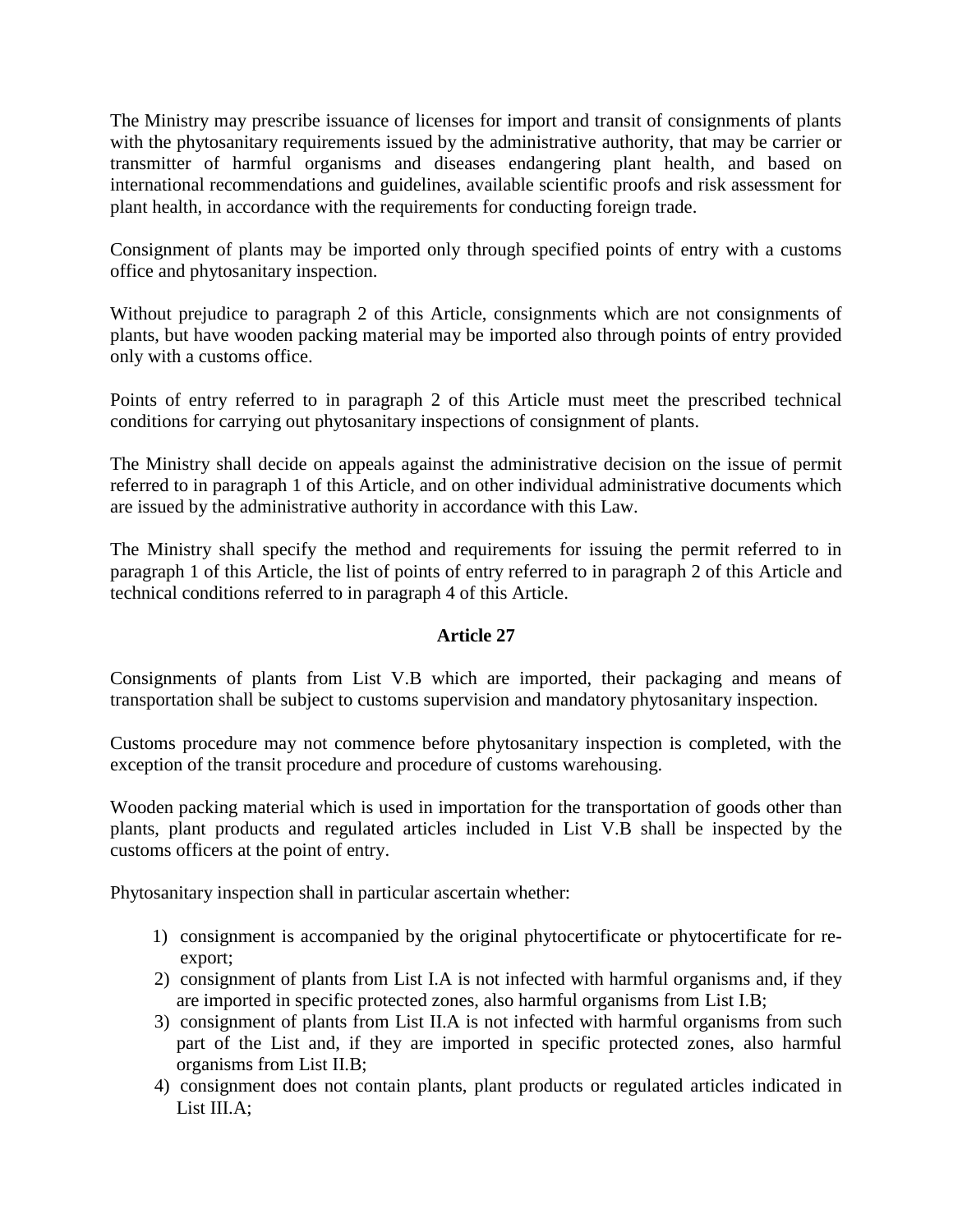5) consignment of plants meets special phytosanitary requirements indicated in List IV. A, and, if they are imported in specific protected zones, also the special requirements from List IV.B.

Phytosanitary inspection referred to in paragraph 1 of this Article shall be performed on:

- 1) every reported consignment of plants from the list V.B;
- 2) and consignment constituted of several part and every part of a consignment of plants from the list V.B.

Phytosanitary inspection may also be performed on consignments of plants which are not included in List V.B.

The consignment of plants which is liable to phytosanitary inspection shall remain under customs supervision until the phytosanitary inspector confirms that phytosanitary inspection is completed.

### **Article 28**

Phytosanitary inspection referred to in Article 27 of this Law shall include:

- 1) check of documentation accompanying the consignment (phytocertificate, invoice, etc.);
- 2) identity check of the consignment of plants by way of which, based on the whole or part of one or more representative samples, it is determined whether a consignment contains the reported plants, plant products and regulated articles;
- 3) check of the health status of the consignment, including wooden packing material, wrapping and the means of transportation, which is conducted visually, and in case of suspected presence of harmful organism, by taking of samples from the consignment, for the purpose of the laboratory analyses.

Phytosanitary inspection of consignment of plants or its part shall also be performed in the following events:

- 1) where there is a serious reason to suspect that a consignment of plants or its part, for which it was not reported that it contains plants, plant products and regulated articles from List V.B, contains such plants, plant products and regulated articles;
- 2) where customs inspection reveals that a consignment of plants or its part contains the unreported plants, plant products and regulated articles from List V.B;
- 3) where even after the phytosanitary inspection it is impossible to determine with certainty the identity of goods, in particular their gender, type or origin.

The Ministry shall specify the method of performing the phytosanitary inspection referred to in Article 27 paragraph 1 of this Law, of the consignment of plants referred to in Article 27 paragraph 6 of this Law, and the minimum number and size of the samples referred to in paragraph 1 items 2 and 3 of this Article.

# **Article 29**

Consignment of plants from List V.B which are imported and intended for use in trial, scientific research and work on varietal selections shall be subjected to phytosanitary inspection and shall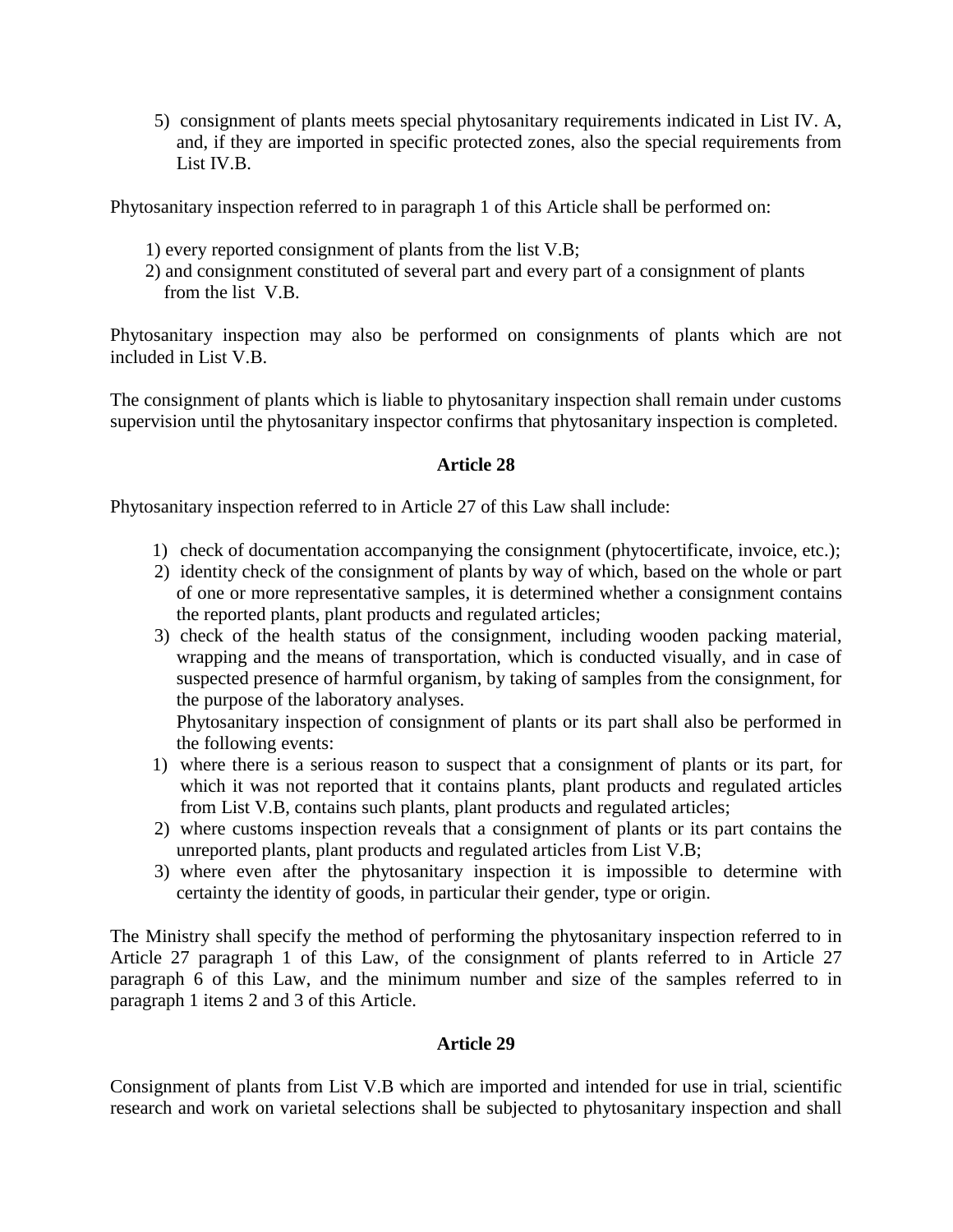be accompanied by an import permit in compliance with Article 19 paragraph 1 item 1 of this Law and a phytocertificate from the country of origin.

The Ministry shall specify in a regulation more detailed requirements and method of importing the consignment of plants referred to in paragraph 1 of this Article.

#### **Article 30**

If there is no risk of harmful organisms spreading, phytosanitary inspection of consignment of plants from List V.B shall not be mandatory if it is moved from one country to another, or from one place to another within the same country, and the transit is made through the territory of the Republic without its customs status being changed.

#### **Article 31**

Reduced scope of identity and health checks for a consignment of plants may be implemented in the following events:

- if the check already took place in the country from which such consignment of plants is imported, based on the agreement made with the authority responsible for health protection of plants in such country;
- if it is so envisaged in the agreement concluded with the country from which such consignment of plants is imported, based on the principle of reciprocity.

The Ministry shall specify the requirements and method of performing the check, and the type of plants, plant products and regulated articles referred to in paragraph 1 of this Article.

#### **Article 32**

Phytosanitary inspection referred to in Articles 27 and 28 of this Law and phytocertificate shall not be mandatory for small quantities of plant and plant products, which their owner or end user introduces in order to use them for non-industrial and non-commercial purposes or during the travel, providing there is no risk of harmful organisms spreading, with the exception of plants and plant products from List III.A and List III.B.

Without prejudice to Articles 27 and 28 of the Law, provided there is no risk of harmful organisms spreading, the administrative authority may allow the introduction of plants and plant products from List V.B without phytosanitary inspection, if they are grown, produced or used in the near-border area of the neighboring country to be used in nearby locations in the near-border area of the Republic.

The approval which allows for the introduction of plants, plant products and regulated articles referred to in paragraph 2 of this Article must indicate the name of the location and the name of the user.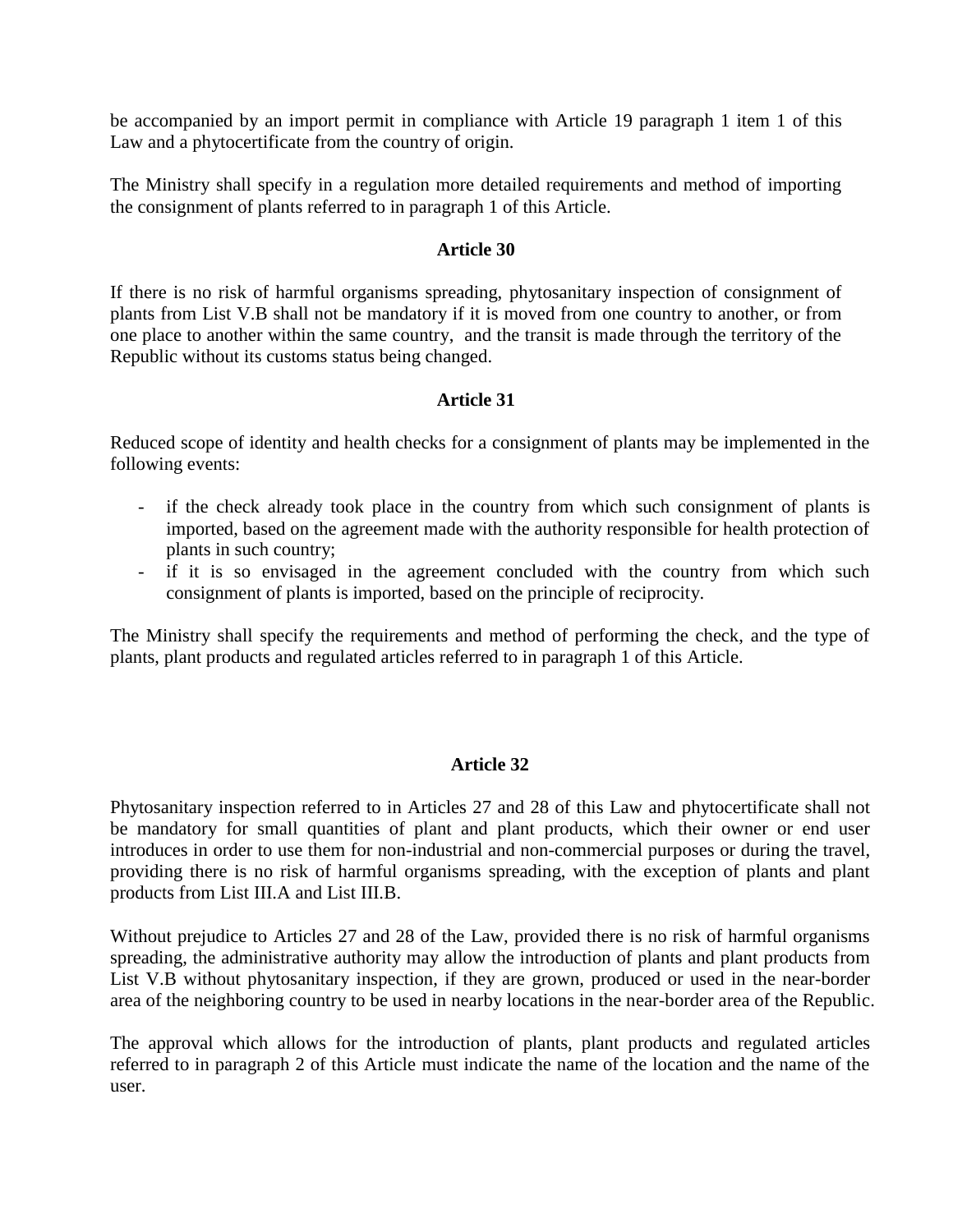The Ministry shall specify the small quantities for specific types of plants, plant products and regulated articles referred to in paragraph 1 of this Article, and the method and requirements for the introduction of plants and plant products referred to in paragraph 2 of this Article.

### **Article 33**

Plants, plant products and regulated articles from List V.B must be accompanied by original phytocertificate, or phytocertificate for re-export.

Phytocertificate referred to in paragraph 1 of this Article may be in electronic form, provided it meets the requirements laid down by the law.

Without prejudice to paragraph 1 of this Article, in the events determined by the Ministry, a copy of the phytocertificate certified by the competent authority may be acceptable.

For plants, plant products and regulated articles from List IV.B, for which special requirements are prescribed in the lists IV.A and IV.B, the phytocertificate shall be issued by the competent authority of the country of origin. Phytocertificate may be issued in a country other than the country of origin where the special requirements can be met outside the place of origin.

Plants, plant products and regulated articles from List V.B, which are dispatched from the country of origin and in another country stored, split up, merged with other, or repacked, must, in addition to the original phytocertificate or a certified copy of it, be accompanied by a phytocertificate for reexport issued in such other country.

If the plants, plant products and regulated articles from List V.B were in succession imported in several different countries and if several phytocertificates for re-export were issued, appended to the last phytocertificate for re-export must be all formerly issued phytocertificates for re-export or their certified copies.

The Ministry shall specify the form and the content of the phytocertificate and the phytocertificate for re-export in compliance with the International Convention on Plant Protection.

Without prejudice to paragraph 7 of this Article, a phytocertificate issued in the exporting country that has not ratified the International Convention on Plant Protection, may be acceptable under the conditions specified by the Ministry.

Phytocertificate and the phytocertificate for re-export shall be acceptable if more than 14 days expired between their issuance date and the day when the consignment in respect of which they are issued crossed the border of the country in which they were issued.

### **Article 34**

Importers, transporters and their representatives and natural persons who import the consignments of the plants from List V.B shall be under obligation to, to the administrative authority or phytosanitary inspector, within the prescribed time, announce the consignment and submit the application for phytosanitary inspection of the consignment.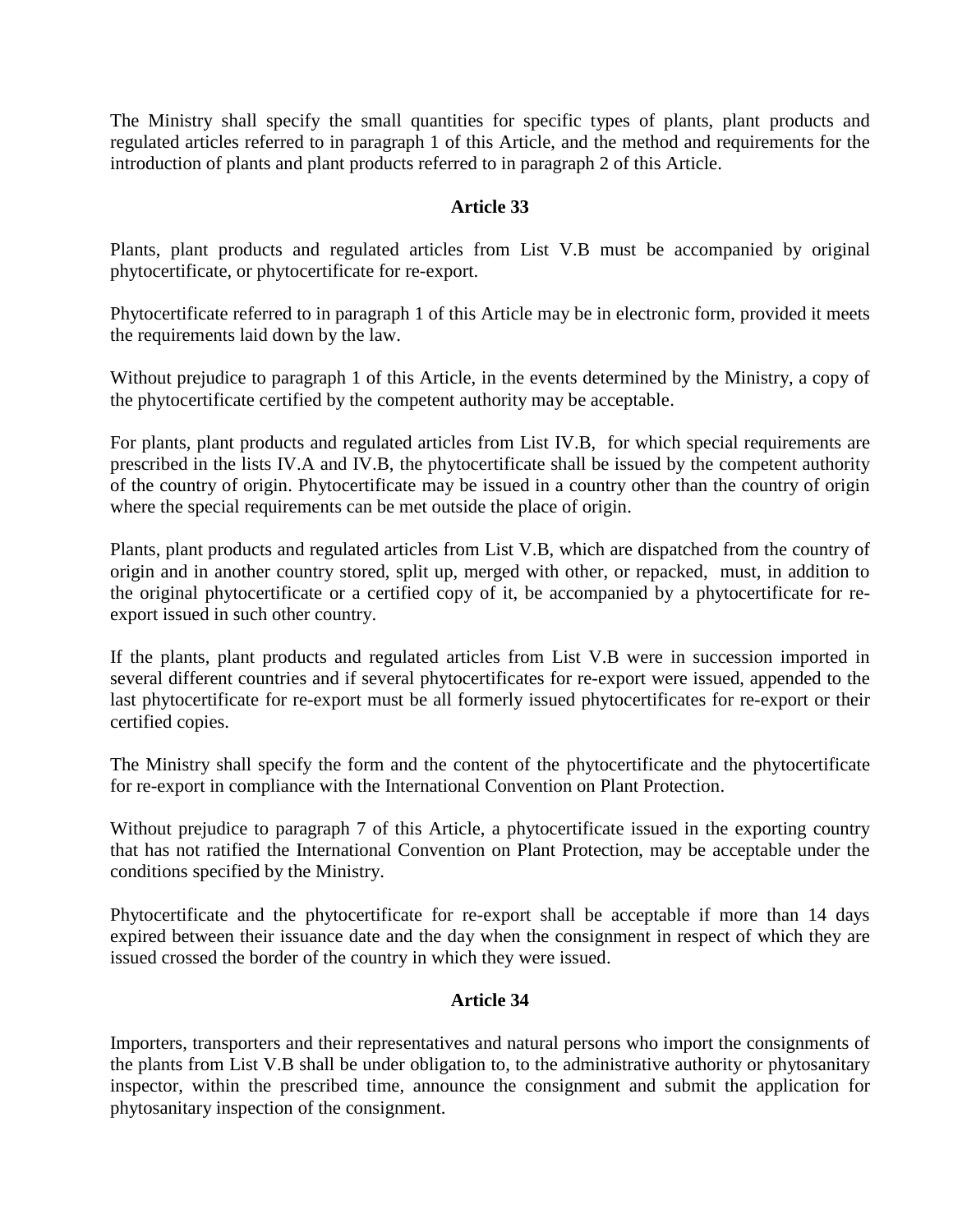Importers, transporters or their representatives shall be under obligation to, in a single customs declaration or other official document serving the purpose of instigating the customs procedure, indicate that consignment is the consignment of the plants from List VB and include other prescribed data.

The Ministry shall specify the form of the application for phytosanitary inspection referred to in paragraph 1 of this Article and the method of indicating the declaration or other document referred to in paragraph 2 of this Article, and the method and time limit for announcing the plant consignment and submitting the application for phytosanitary inspection.

#### **Article 35**

Checking of documents and the inspection referred to in Article 27 of this Law, and the checks whereby it is confirmed whether the consignments contain the plants or plant products from List III.A and List III.B whose introduction is banned, shall be performed by the phytosanitary inspector.

Checking of the identity and health status of plants shall be performed by the phytosanitary inspector at the border crossing or other place in the immediate vicinity of the border crossing, as designated by the administrative authority and the administrative authority responsible for customs issues, provided it is not the end destination.

Phytosanitary inspection at the border crossing may allow the responsible inspection at the place of destination, upon the consent of the latter, to in whole or in part perform the checking of the identity and health status, whether in the premises of the phytosanitary inspection or in other place in the immediate vicinity, as designated or approved by the administrative authority and the administrative authority responsible for customs issues, provided it is not the end destination. Where the approval is not granted, the checking of identity and health status shall be in whole performed by the phytosanitary inspector at the border crossing.

Checking of identity and health status may be also performed at the end destination, such as the place of production which was approved by the responsible authority and the administrative authority responsible for customs issues in whose territory the end destination is located, provided there are special guarantees and documents demonstrating that there is no risk from harmful organisms spreading during the transportation of the consignments of plants.

The Ministry shall specify minimum requirements for performing the checking of health status and the events referred to in paragraph 4 of this Article, special guarantees and documents related to the transportation of the consignment of plants to the destination or end destination, and minimum requirements for storing at the end destination.

#### **Article 36**

Phytosanitary inspector, after the inspection or phytocertificate checking was completed, shall place the mark whereby he shall allow the importation of the consignment of plants or the mark whereby it is visible that phytosanitary inspection was not completed at the point of entry. Along with the mark,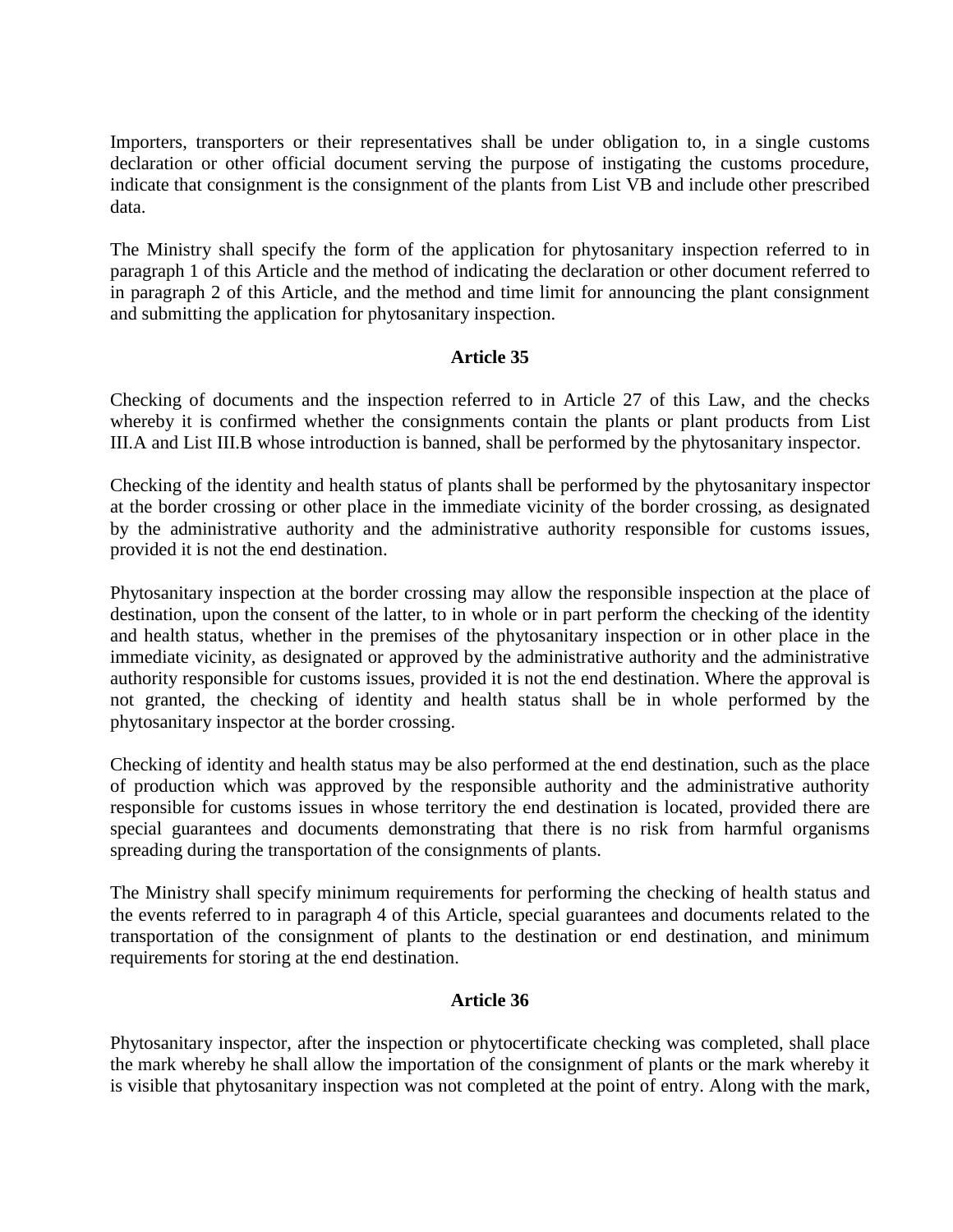the official name of the phytosanitary inspection and the date of submitting the application referred to in Article 34 paragraph 1 of this Law shall be placed.

Where the phytosanitary inspection finds that the requirements referred to in Article 27 paragraph 4 of this Law are not met, the phytosanitary inspector shall detain the consignment of plants and order one or more than one measure: ban on introduction into the territory of the Republic of the consignment of plants or its part; movement to a destination outside the Republic under the surveillance during their movement within the Republic in accordance with the suitable customs procedure; removal of the contaminated part of the consignment of plants; introduction of quarantine surveillance until the findings of laboratory analyses or testing are known, and suitable treatment with the purpose of suppressing the harmful organisms other than those included in the Lists I.A, II.A, I.B and II.B, if the phytosanitary inspector assesses that the requirements will be met upon the treatment.

In the events when he orders any of the measures referred to in paragraph 2 of this Article, the phytosanitary inspector shall place in the phytocertificate the mark to render the phytocertificate null.

Phytosanitary inspector shall be under obligation to immediately notify the administrative authority of any events of detaining the consignment of plants due to incompliance with phytosanitary requirements, indicating the reasons for detention, with the purpose of notifying the competent authority in other country.

The Ministry shall specify detailed requirements for implementation of measures referred to in paragraph 2 of this Article, and the form and content of the mark referred to in paragraphs 1 and 3 of this Article.

#### **2. Export**

# **Article 37**

If a consignment of plants that is being exported originates in the Republic and the importing country or the country across the territory of which a consignment of plants is in transit requires that the consignment of plants is accompanied by the phytocertificate, upon the request of the exporter or his authorized representative, a phytosanitary inspector shall carry out a phytosanitary inspection of the consignment and, provided the prescribed requirements are met, issue the phytocertificate.

If a consignment of plants that is being exported does not originate in the Republic, but has been stored, repacked or split up in the Republic, and the importing country or the country across the territory of which a consignment of plants is in transit requires that the consignment of plants is accompanied by the phytocertificate, upon the request of the exporter or his authorized representative, a phytosanitary inspector shall carry out an inspection and, provided the prescribed phytosanitary requirements are met, issue the phytocertificate for re-export.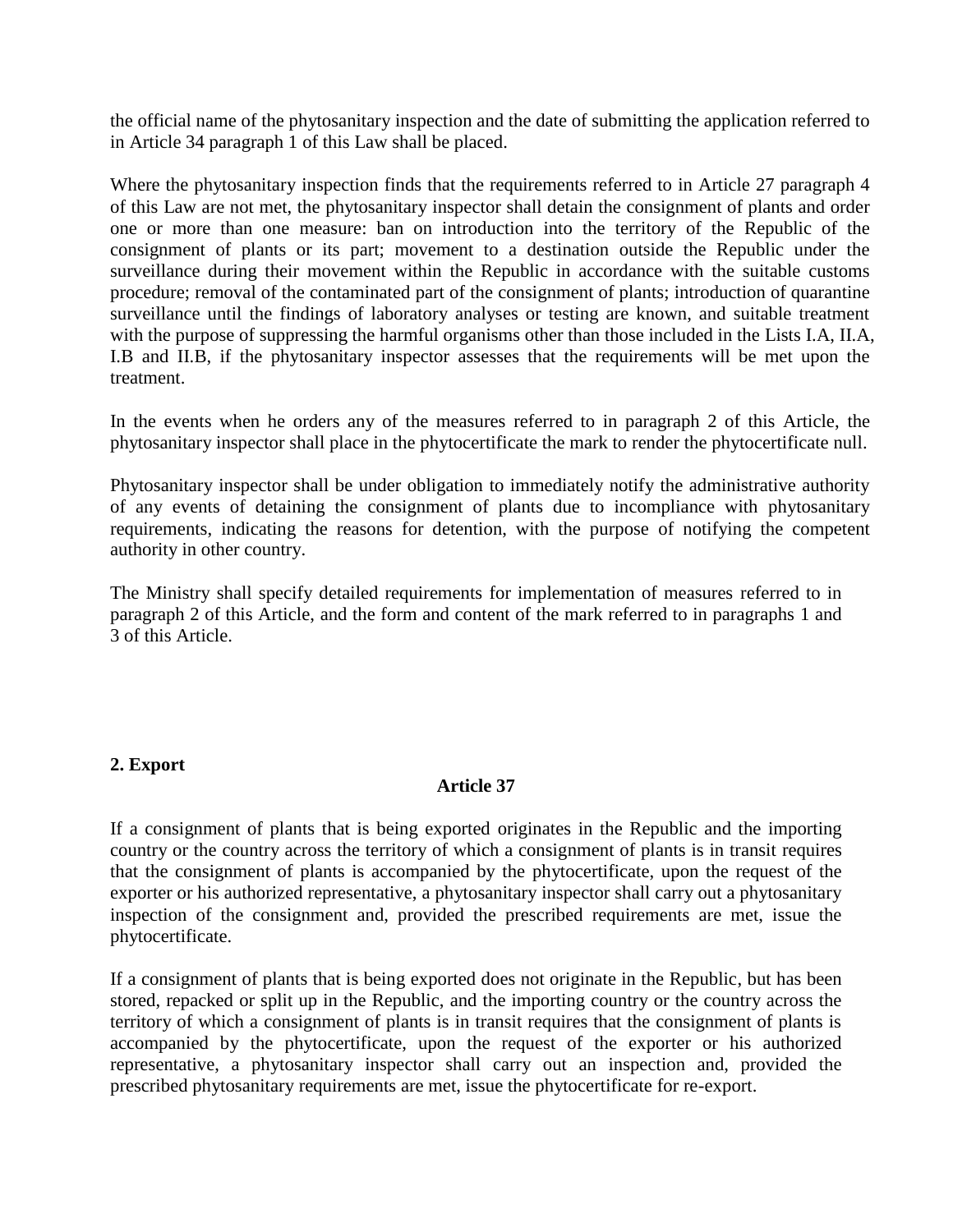Consignments of plants intended for export, means of transportation, packaging, and, if necessary, storage places, preparation facilities, and the estates in which they originate shall be liable for phytosanitary inspection referred to in paragraphs 1 and 2 of this Article.

If it is established in phytosanitary inspection that the requirements of the importing country or the country across whose territory the consignment was in transit have not been met, a phytosanitary inspector shall order the implementation of measures for meeting such requirements.

The Ministry shall specify the form of the request, the method and time limit for its submission, and the place and method for conducting the phytosanitary inspection referred to in paragraphs 1 and 2 of this Article.

# **3. Transit Article 38**

Phytosanitary inspection referred to in Article 27 paragraph 4 of this Law shall not be compulsory in the case of consignments of plants in transit.

Consignments of plants referred to in paragraph 1 of this Article must be packed so that there is no risk of harmful organisms spreading and it may not be stored, split up, repacked, combined with other consignments in the territory of the Republic.

If a consignment of plants is not packed in compliance with paragraph 2 of this Article or is reloaded, a phytosanitary inspection referred to in Article 27 paragraph 4 of this Law shall be compulsory.

Without prejudice to the provisions of paragraph 1 of this Article, for the consignments in transit, in the event of damage or a well-founded suspicion of the risk of the introduction or spread of harmful organisms, the Ministry may prescribe a specific treatment, or a compulsory phytosanitary inspection, the manner of inspection, the laboratory investigations, and implementation of phytosanitary measures.

# **V MOVEMENT OF CONSIGMENTS OF PLANTS**

#### **Article 39**

A consignment of plants from List V.A.I which is intended for movement, the packaging in which it is packed, and if necessary the means of transportation in which it is transported, shall be subjected to the phytosanitary inspection in whole or based on a representative sample, in order to check whether it is infected with harmful organisms from List I.A section II, and, if the consignment is introduced in a specific protected zone, also the harmful organisms from List I.B in order to check: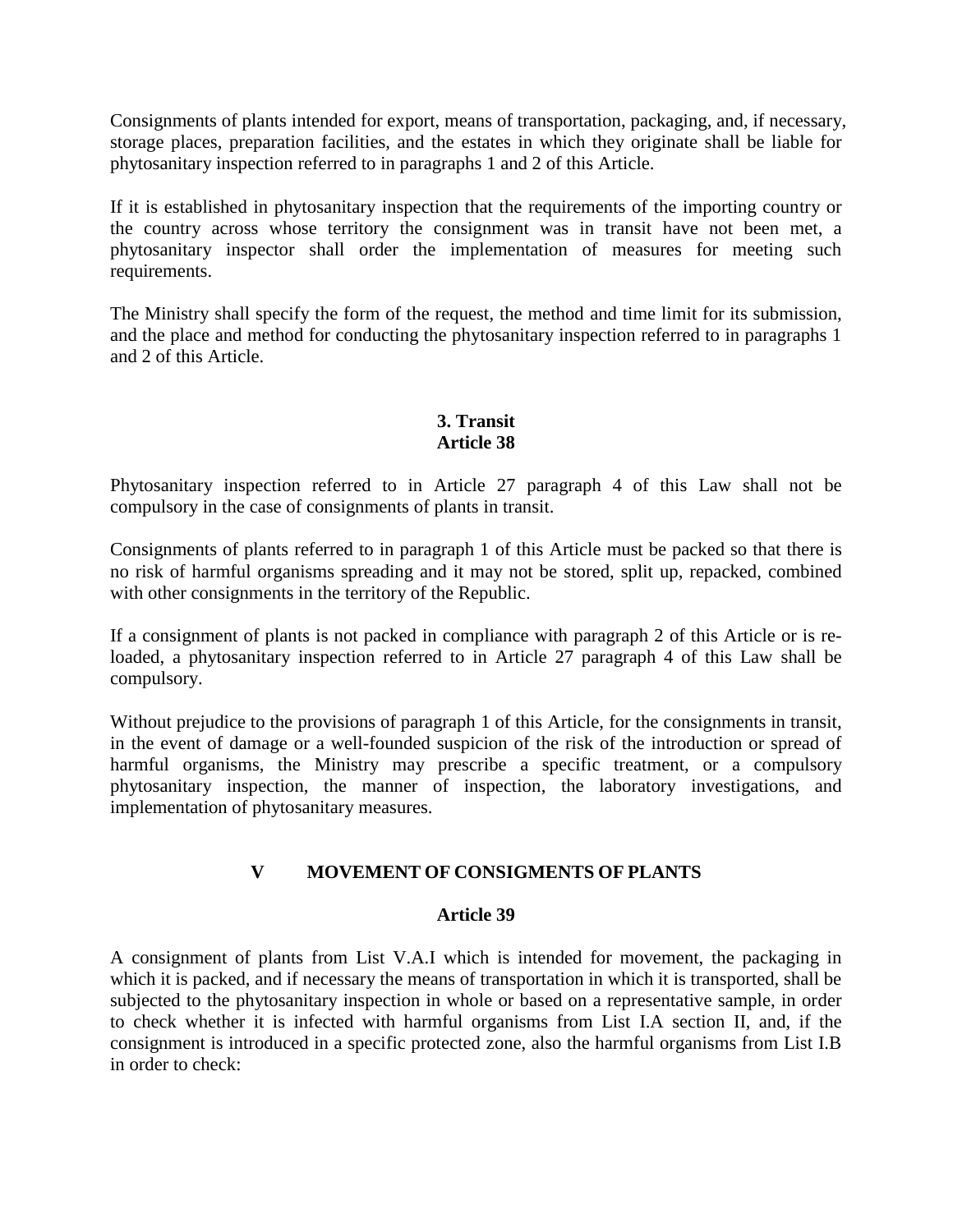- 1) whether plants and plant products from List II.A section II contain specific harmful organisms indicated in such List, and if they are introduced into specific protected zones, also the harmful organisms from List II.B;
- 2) whether a consignment of plants from List II.A section II complies with the special requirements indicated in such List, and if it is introduced into a specific protected zone, also the special requirements for List IV.B.

Specific plants and plant products, included the substrate for plant cultivation, grown, produced or used, or otherwise present in the estate of the producer or in collective storage places and distribution centers in the production area shall be subjected to phytosanitary inspection referred to in paragraph 1 of this Article.

Phytosanitary inspection referred to in paragraph 1 of this Article shall be conducted regularly, at a suitable time, and at least once a year and at least visually.

If it is determined based on phytosanitary inspection that there is a risk of harmful organisms spreading from a consignment of plants, or that the requirements are not met for its movement, a phytosanitary inspector shall, in accordance with Article 12 paragraph 1 of this Law, order one or more of the following measures: suitable treatment; movement, under official supervision, into the areas where they shall not cause further risks, and movement, under official supervision, to the facilities for industrial processing, or destruction.

The Ministry shall specify the method of conducting the phytosanitary inspection and the requirements for implementation of measures referred to in paragraph 4 of this Article.

#### **Article 40**

Consignment of plants from List V.A may be moved only based on a completed phytosanitary inspection referred to in Article 39 of this Law, and with the plant passport issued, for the purpose of traceability, i.e. tracing of the consignment of plants.

Plant passport for consignments of plants from List V.A, shall be issued by:

- the persons referred to in Article 22 of this Law who have acquired the permit for issue of plant passport;
- authorized persons referred to in Article 4 paragraph 1 items 2 and 3 of this Law;
- administrative authority.

Permit for issue of plant passport shall be issued by the administrative authority based on the request of the persons referred to in paragraph 2 items 1 and 2 of this Article.

Administrative authority shall keep the Register of permits for issue of plant passports.

Plant passport shall be attached to the consignment of plants or its packaging or the means of transportation by way of which it is being transported.

The Ministry shall specify the requirements for issue and the method for issuing plant passport.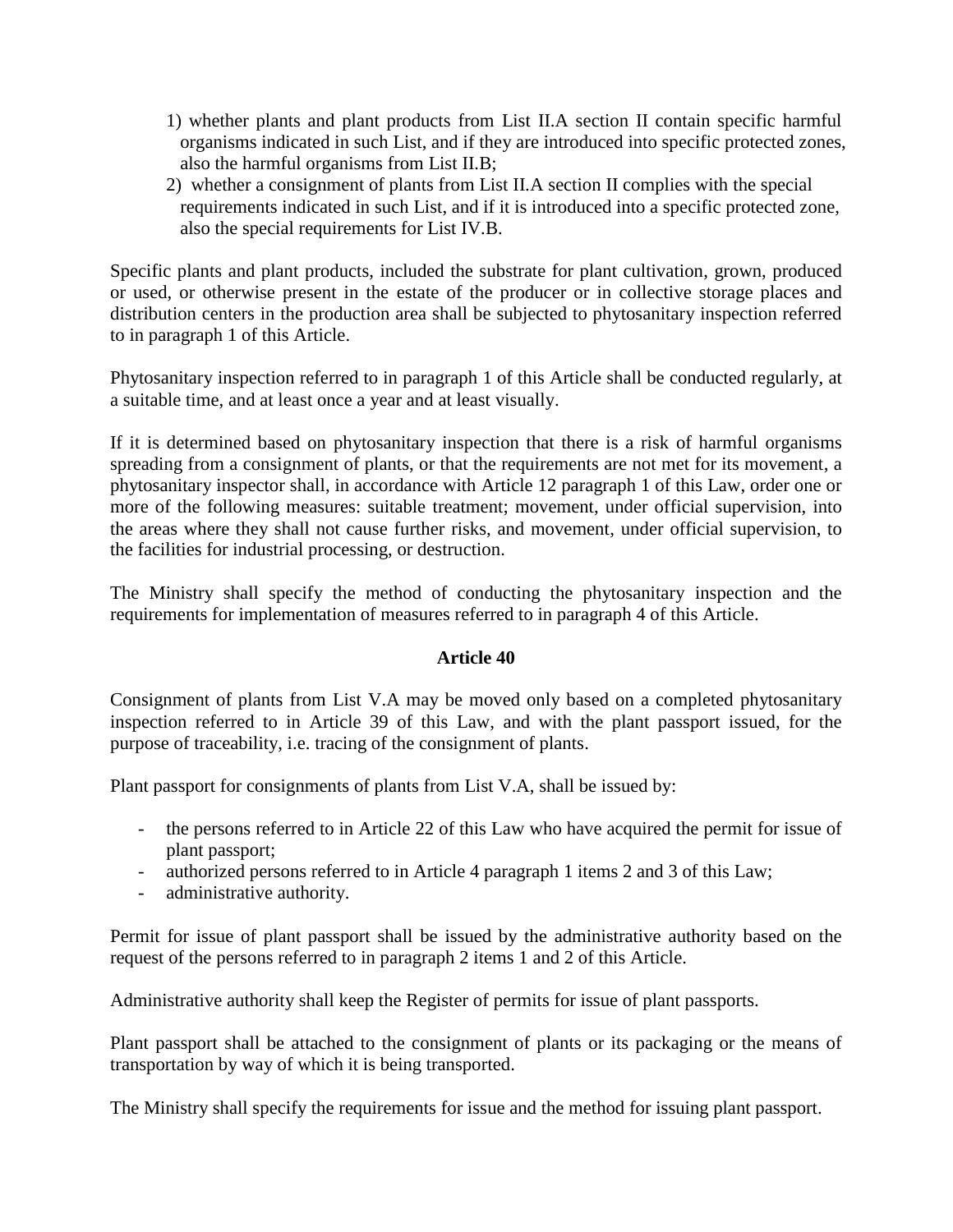### **Article 41**

Phytosanitary inspection referred to in Article 39 paragraph 1 of this Law and a plant passport shall not be mandatory in the case of small quantities of plants and plant products from List V.A, if they are produced by small-scale producers referred to in Article 25 of this Law, and for animal feedingstuffs if not intended for trade, industrial purposes or to be used during travel, provided there is no risk from harmful organisms spreading.

Consignment of plants from List V.A, section II, shall not be liable to phytosanitary inspection referred to in Article 39 paragraph 1 of this Law, for the purposes of the inspection on infection with harmful organisms from Lists B.I and B.II, if they are taken out of the protected zone or are in transit across the protected zone.

For consignments of plants from List IV.B, which are being taken out or are in transit across the protected zone, special requirements related to the protected zone shall not be mandatory.

### **Article 42**

Types of plant passport are:

- standard plant passport;
- plant passport for protected zone;
- replacement of a plant passport.

For specific types of products, the use of other marks to be considered plant passports may be approved.

The Ministry shall specify the types of products and other marks referred to in paragraph 2 of this Article, as well as the form and content of the plant passport.

#### **Article 43**

Consignment of plants from List V.A section II and seed from List IV.A, may be introduced or moved within the protected zone only if accompanied by a suitable plant passport.

For consignments of plants referred to in paragraph 1 of this Article, other than those originating in the protected zone, that are being moved across the protected zone to a destination outside such zone, plant passport for protected zone shall not be mandatory if they are moved in accordance with the requirements specified by the Ministry.

#### **Article 44**

If a consignment of plants which is accompanied by plant passport is being split up or several separate consignments of plants or their parts are being combined into a single consignment of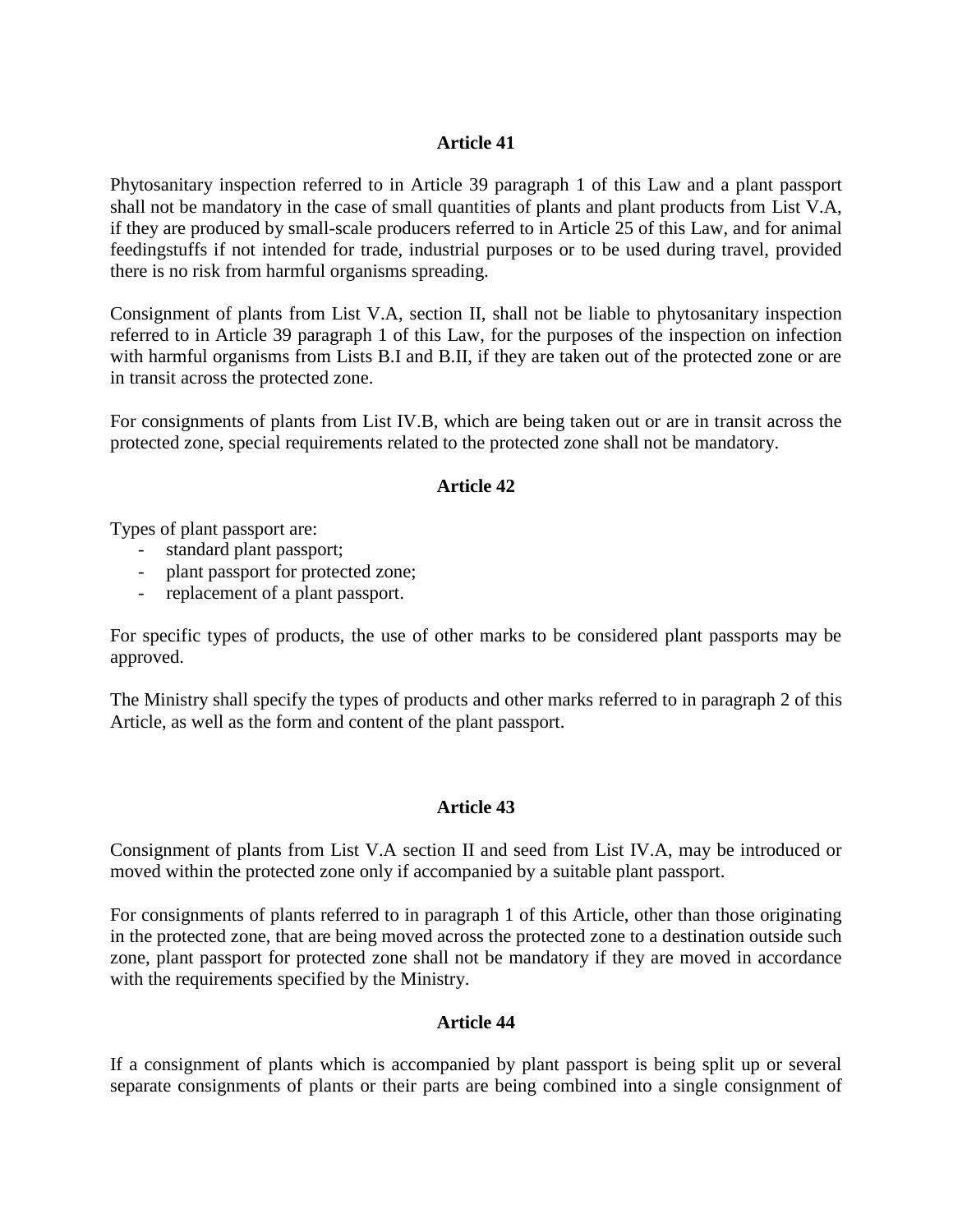plants, as well as in the event when the health status of the consignment of plants has changed, a replacement of plant passport shall be issued.

If the health status has been changed in a consignment of plants referred to in paragraph 1 of this Article, phytosanitary inspection must be completed before issuing the replacement of plant passport.

### **Article 45**

Plant passport shall not be issued if it is determined in the phytosanitary inspection that the requirements referred to in Article 39 paragraph 1 of this Law are not met.

If it is determined in the phytosanitary inspection that a consignment of plants is infected with harmful organisms from Lists I.A, I.B, II.A and II.B, the plant passport may be issued for the remaining part of the consignment of plants which is not suspected of being infected with harmful organisms and if there is no risk of harmful organisms spreading.

#### **Article 46**

Plant passport shall also be issued for the consignments of plants from imports, which are, besides in the List V.B also included in the List V.A, even if it was determined in the phytosanitary inspection that they meet the prescribed requirements.

After completing the phytosanitary inspection of the consignment of plants, the phytosanitary inspector shall allow the movement of the consignment of plants to a destination within the country with the phytocertificate of the exporting country in which it shall be indicated that it is replacing the plant passport.

If a consignment of plants referred to in paragraph 2 of this Article is split up or is combined from several consignments of plants, or several parts of consignments of plants are combined in a single consignment of plants, or if the health status of consignment of plants has changed, a replacement of plant passport shall be issued.

The Ministry shall determine the method of marking referred to in paragraph 2 of this Article.

#### **Article 47**

Persons who have acquired the permit for issue of plant passport shall be under obligation to meet the obligations referred to in Article 24 of this Law.

If the persons referred to in paragraph 1 of this Article cease to meet the requirements for issue of plant passports, or obligations, the administrative authority shall revoke the permit for issue of plant passports.

Permit for issue of plant passport may also be revoked upon the request of the person for issue of plant passport.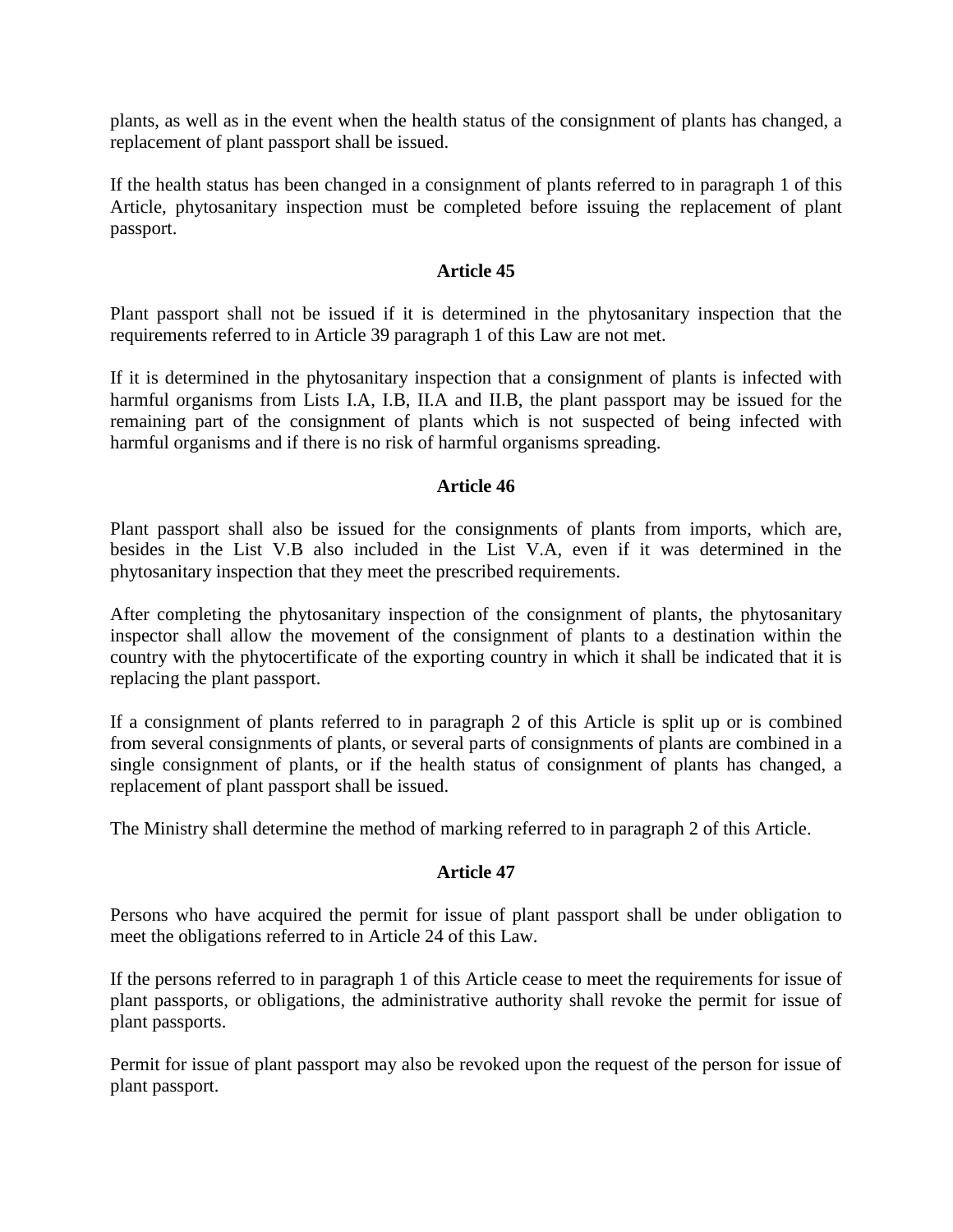#### **Article 48**

Buyer of the consignment of plants, who uses it for plant production, shall be under obligation to retain the plant passport for a year after the date of purchasing the consignment of plants and shall keep records of plant passports.

#### **VI BIOLOGICAL PLANT HEALTH PROTECTION**

#### **Article 49**

An autochthonous species of organism is a species which is naturally present in a given ecosystem.

The introduction, cultivation and use of autochthonous species of organisms for the purpose of biological plant protection in a protected zone or outside it shall be allowed based on the program by way of which the methods of biological plant health protection and the main implementing parties are determined.

Program referred to in paragraph 2 of this Article shall be adopted by the Government of the Republic.

Main implementing parties referred to in paragraph 2 of this Article may be companies or other legal persons and entrepreneurs who meet the requirements in respect of the personnel and the equipment and are entered in the Register of the parties implementing the biological plant protection.

Entry in the Register of the parties implementing the biological plant protection shall be made based on a request.

The Ministry shall specify more detailed requirements referred to in paragraph 4 of this Article.

Register of the parties implementing the biological plant protection shall be kept by the administrative authority.

The Ministry shall specify the form, content and method of keeping the Register of the parties implementing the biological plant protection, and the content of request referred to in paragraph 5 of this Article

#### **Article 50**

Introduced species of organisms is a species which men introduce in the ecosystem in which it was not previously present.

Acceptable for biological plant health protection shall be only those introduced species which are included in the list determined by the Government of the Republic.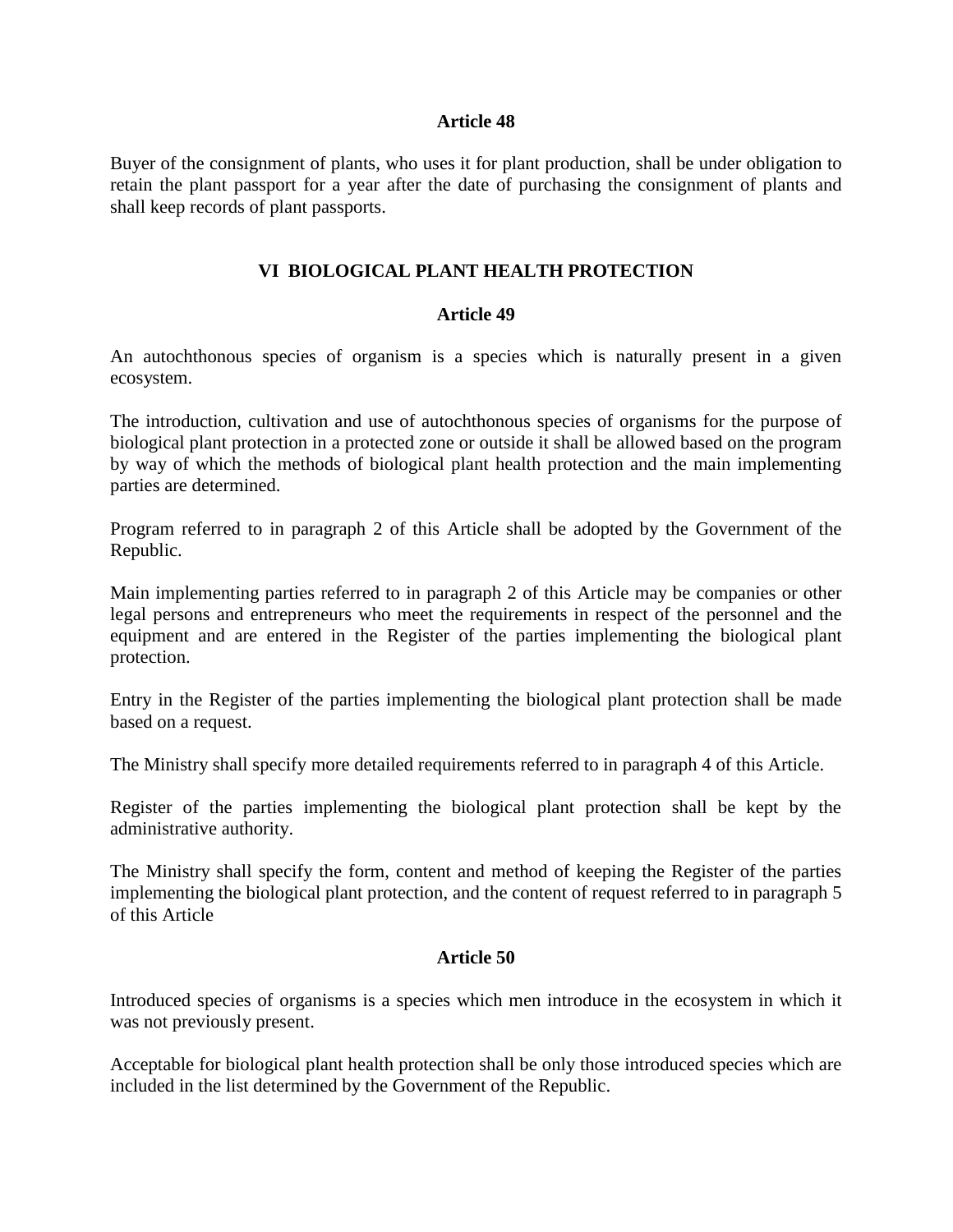Permit for importation and use of the introduced species of organisms referred to in paragraph 2 of this Article shall be issued by the administrative authority upon the approval of the administrative authority responsible for environmental protection.

Permit referred to in paragraph 3 of this Article may be issued to scientific and research institutions, for the needs of trials, research or development, in accordance with paragraph 3 of this Article.

In order to acquire the permit referred to in paragraph 3 of this Article, the applicant must comply with the requirements in respect of the space, equipment, and professional personnel.

Content of the application for permit referred to in paragraph 3 and the requirements referred to in paragraph 5 of this Article shall be determined by the Ministry, in agreement with the state administration authority responsible for environmental protection.

# **VII ENSURING THE PERFORMANCE OF ACTIVITIES OF PUBLIC INTEREST**

### **Article 51**

The activities of public interest related to health protection of plants (hereinafter referred to as: the activities of public interest) shall include:

- 1) monitoring of the health status of plants, including wild growing plants, for the purposes of collecting the data about occurrence, intensity of attack, population dynamics, and spread of harmful organisms for plants, plant products, and keeping of records;
- 2) collection of biological, meteorological and other data for forecasting the spread of harmful organisms;
- 3) forecasting the occurrence of harmful organisms, their development and movement of the population, and determination of the optimum timeframe for their suppression;
- 4) detection of harmful organisms;
- 5) laboratory investignations of plants, plant products and regulated articles with the purpose of diagnosing the harmful organisms from Lists I.A, II.A, I.B and II.B;
- 6) drawing up platforms for personnel and material requirements with the purpose of determining the borders of the protected zone and the zone under special surveillance;
- 7) reporting about the occurrence, infection and spread of harmful organisms;
- 8) assessment of the risk from harmful organisms;
- 9) assessment of the needs to implement the preventive measures and measures on suppression of harmful organisms;
- 10) implementation of the surveys related to plant health protection;
- 11) provision of expert recommendations to the titleholders of plants related to plant health protection;
- 12) training of the titleholders of plants, service providers and other entities in respect of harmful organisms, phytosanitary measures and method of performing the tasks related to plant health protection;
- 13) preparation, organization and implementation of the programs for further professional training of the persons involved in plant health protection;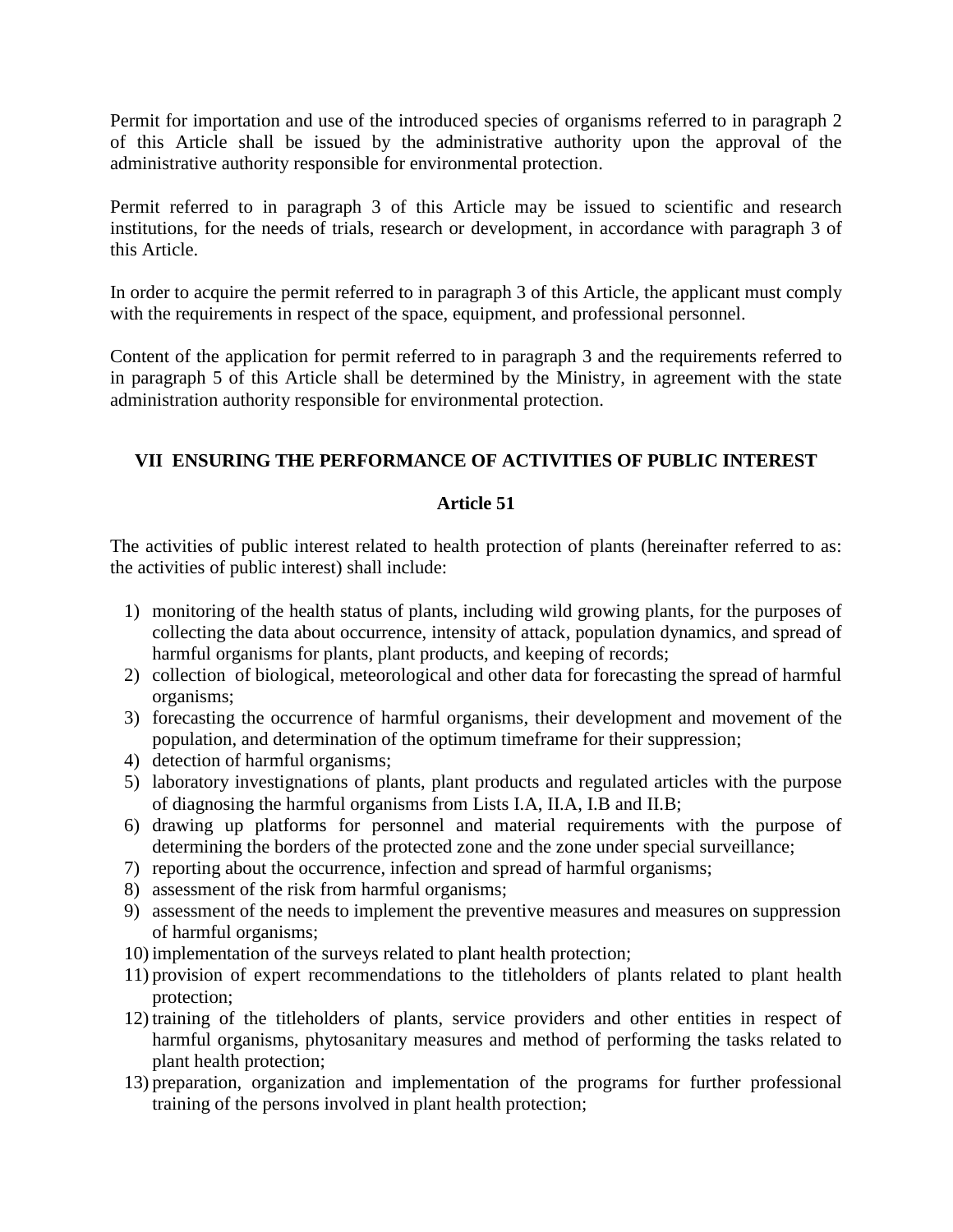- 14) participation in the preparation and implementation of programs referred to in Article 6 paragraph 4 and Article 14 paragraph 2 of this Law;
- 15) provision of the data for information system;
- 16) activities on suppression of harmful organisms or destruction of plants, plant products or regulated articles for which measures of destruction have been ordered;
- 17) activities on disinfection, insect and rodent control for the requirements of plant health protection; and
- 18) other professional and technical activities in the implementation of phytosanitary measures prescribed by this Law.

### **Article 52**

Activities of public interest referred to in Article 51 items 1 to 4 and items 6 to 15 of this Law shall be performed by authorized institutions.

Activities of public interest referred to in Article 51 items 16 to 18 of this Law shall be performed by service providers.

Laboratory investigations referred to in Article 51 item 5 of this Law may be conducted by the authorized laboratories or authorized institutions with a corresponding laboratory.

Authorization for performance of the activities of public interest shall be given to the authorized institutions and service providers directly, by way of an administrative decision issued by the administrative authority.

Mutual rights and obligations referred to in paragraph 4 of this Article shall be regulated by a contract.

Activities of public interest referred to in paragraphs 1 and 2 of this Article, concerning the plant protection in forestry, shall be assigned to be performed by authorized institutions, legal and natural persons involved in forestry, in accordance with this Law.

Authorized institutions and service providers, while ascertaining the results of laboratory analyses, have to ensure impartiality, quality and confidentiality of information and must not be in conflict of interests.

Administrative authority for confirming of results of laboratory analyses (superanalysis) may authorize a laboratory or institution from another state, provided it has been authorized by the competent authority for plant health protection of the respective country.

#### **Article 53**

Authorizations referred to in Article 52 paragraphs 4 and 5 of this Law shall be revoked if authorized institutions and service providers cease to meet the prescribed requirements for performance of the activities of public interest, or if the administrative authority finds that they are performing the activities or providing the services contrary to the regulations.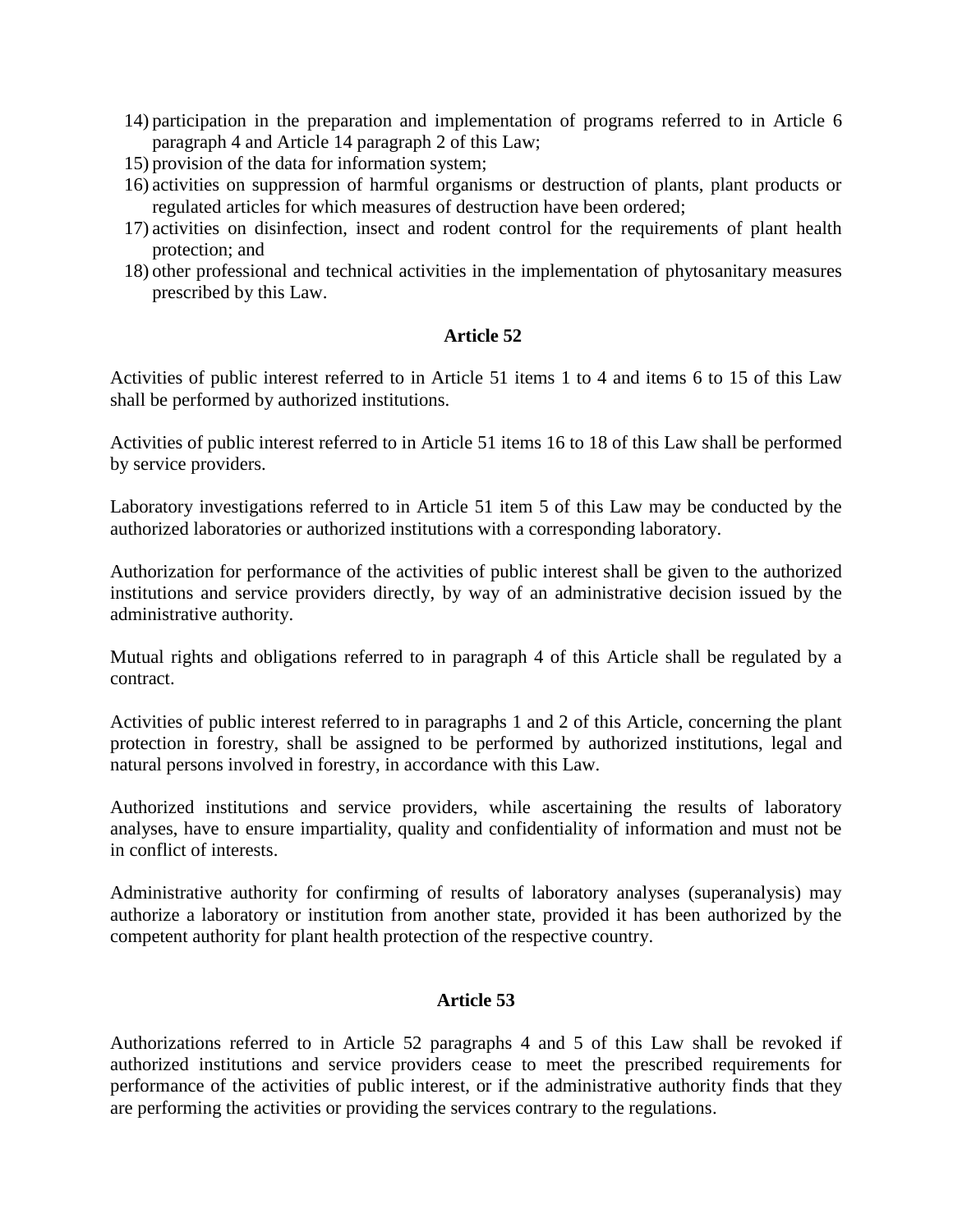Supervision over the performance of the activities of public interest shall be exercised by the administrative authority.

### **VIII FINANCING, COMPENSATIONS AND COMPENSATION FOR DAMAGE**

#### **Article 54**

The funds required for the activities of public interest referred to in Article 51 of this Law shall be provided from the Budget of the Republic.

#### **Article 55**

Legal and natural persons shall pay the compensation for:

- 1) laboratory analysis and testing of official samples of plants, plant products and other regulated articles, which are conducted at the request of the phytosanitary inspector with the purpose of determining the health status of plants, in the event when the result of the analysis or testing is unfavorable for such legal or natural person, unless the law provides otherwise;
- 2) phytosanitary inspection of plants, plant products and regulated articles related to the movement within the Republic;
- 3) phytosanitary inspection of plants, plant products and regulated articles which are being imported;
- 4) phytosanitary inspection of plants, plant products and regulated articles which are being exported;
- 5) implementation of the systematic monitoring of the titleholders of plants.

Compensations referred to in paragraph 1 items 2, 3 and 4 of this Article shall be the revenue of the Budget of the Republic.

The Ministry shall determine the level of compensations referred to in paragraph 2 of this Article, taking care not to exceed the real costs of services provided.

Compensations referred to in paragraph 1 items 1 and 5 of this Article shall be the revenue of the authorized institutions, or accredited laboratories.

Cost of the implementation of phytosanitary measures at the premises of titleholders of plants shall be borne by the titleholders of plants.

### **Article 56**

A titleholder of plants who produces or processes the plants or plant products shall be entitled to the compensation for damage if he has: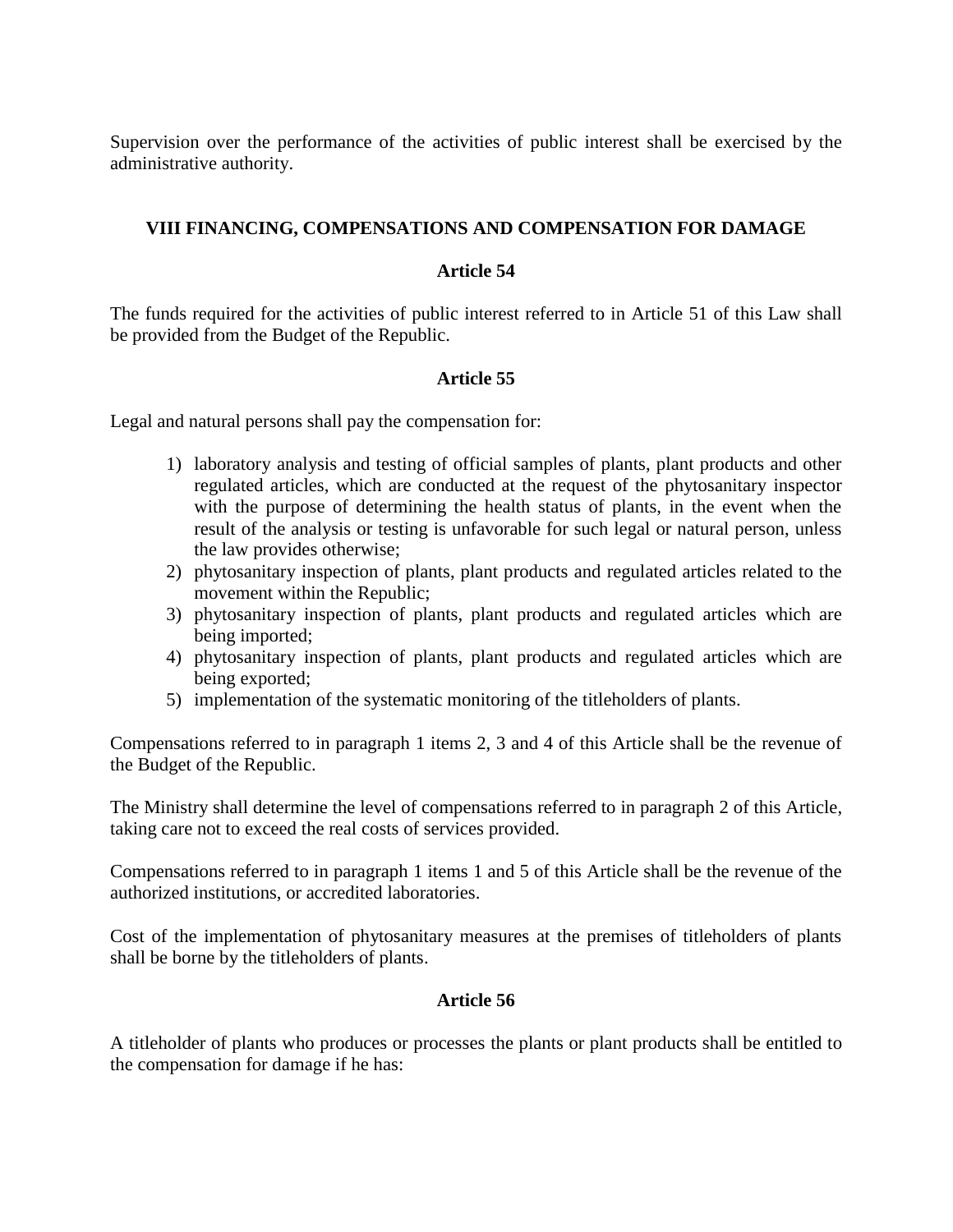- immediately notified of the occurrence or suspected occurrence of a harmful organisms from List I.A. or from List II.A, or, for the protected zone, from List I.B or List II.B, or an organism other than those included in such Lists which poses a risk for the plants in the territory of the Republic and in respect of which the Ministry has ordered the implementation of the measures of eradication or prevention of their spread;
- implemented all the measures of plant health protection ordered by the phytosanitary inspector.

Compensation for damage shall be paid out of the Budget of the Republic.

Compensation for damage referred to in paragraph 1 of this Article shall not be paid if a harmful organism is detected during the phytosanitary inspection of plants, plant products and regulated articles which are being imported in the Republic.

Procedure for payment of compensation for damage shall be instigated at the request of the titleholder of the destroyed or otherwise removed plants, plant products or other regulated articles.

To the claim for the compensation for damage which is being submitted to the administrative authority, a titleholder of plants shall append the administrative decision by way of which the measures which have caused the damage have been ordered.

Level of the compensation for damage shall be determined by the commission to be appointed by the administrative authority.

Administrative authority shall issue the administrative decision on the merits of the claim and level of the compensation for damage.

The Ministry shall specify the more detailed criteria for determination of the level of compensation for damage.

# **IX COLLECTION, USE AND EXCHANGE OF DATA AND INFORMATION**

#### **Article 57**

With the purpose of analyzing and monitoring the plant health protection measures and keeping and maintaining the data base, the administrative authority shall collect the data and information fro the databases kept with the government authorities, local government authorities and other persons, and in particular the data and information from:

- 1) the register of agricultural producers and processors;
- 2) the records of producers and processors of agricultural and food products;
- 3) the register of companies;
- 4) the register of tax payers (fiscal number);
- 5) central register of population (name and surname, unique personal identification number, place and address of residence);
- 6) land cadastre (number, boundaries and area of the land lot, the owner, the user, etc);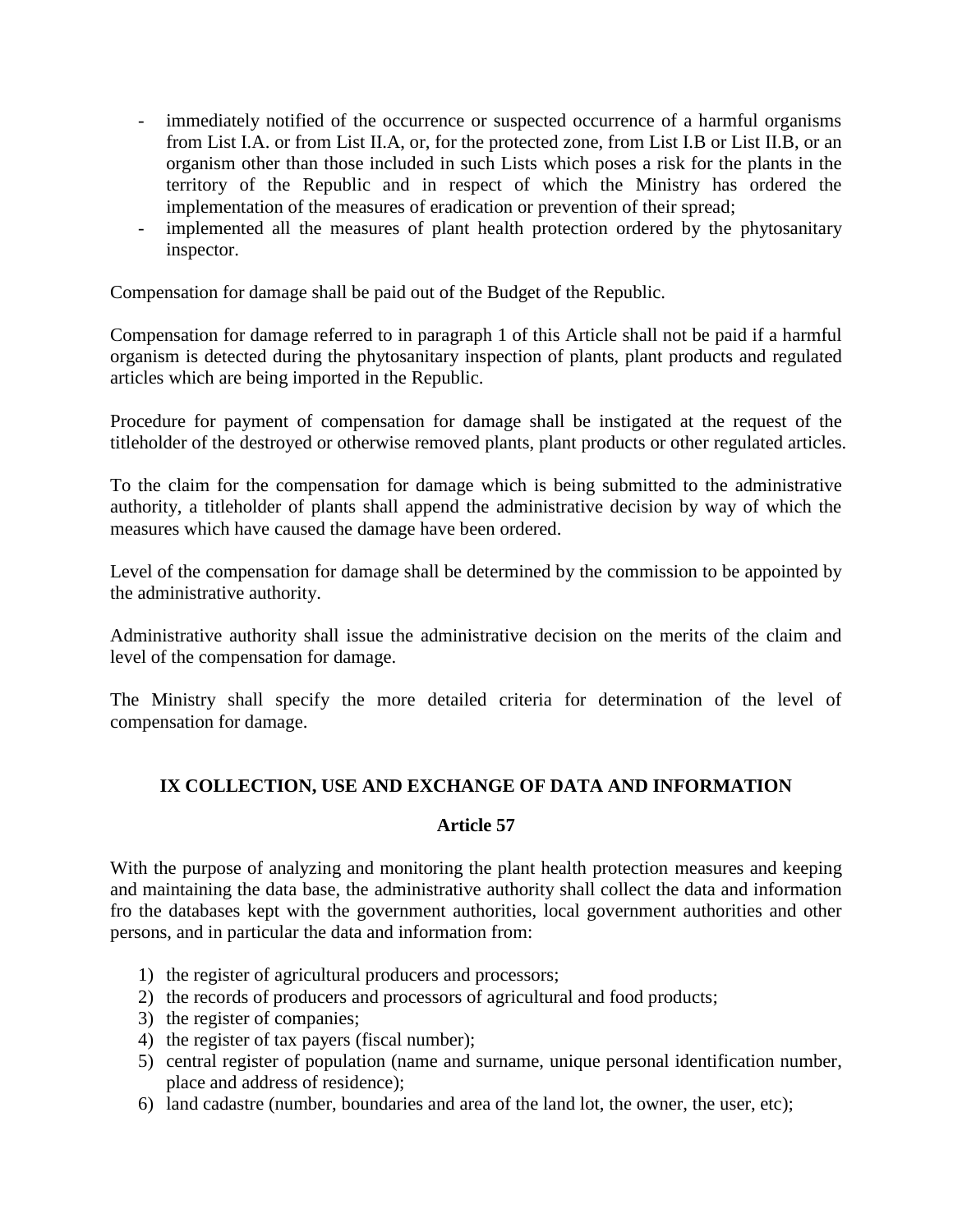- 7) statistical data bases for the agricultural and forestry land and forests (data about the land owned by the Republic and legal grounds for its use);
- 8) customs data bases about imports and exports of consignments of plants;
- 9) databases of the Republic Hydro-meteorological Office.

Administrative authority may also use the topographical-cadastre plans, maps, survey maps and digital ortho-photographic charts and plans.

#### **Article 58**

At the international level, the administrative authority shall exchange the data and information, in particular about:

- 1) the competencies and organization of government authorities related to plant health protection;
- 2) border crossing, namely points of entry in which it is allowed to import the consignments of plants into the Republic;
- 3) lists of harmful organisms;
- 4) infection with and occurrence of harmful organisms from the lists prescribed on the basis of this Law, in the territory of the Republic, where their presence was not previously known, and about the measures implemented with the purpose of preventing their spread or eradication measures;
- 5) occurrence, over-replication or spread of harmful organisms, which constitute a potential risk;
- 6) occurrence of harmful organisms in a protected zone, due to which such zone was declared to be a protected zone;
- 7) results of the systematic surveys in the protected zone;
- 8) regulations passed on the basis of this Law;
- 9) events of the bans on importation due to incompliance with phytosanitary requirements;
- 10) other data and information in accordance with this Law, at the request of international bodies and organizations.

The data and information referred to in paragraph 1 of this Article shall be disseminated in accordance with international conventions and international treaties.

# **X INSPECTION SUPERVISION**

### **Article 59**

Inspection supervision of the implementation of this Law shall be exercised by the phytosanitary inspectors, in accordance with the law.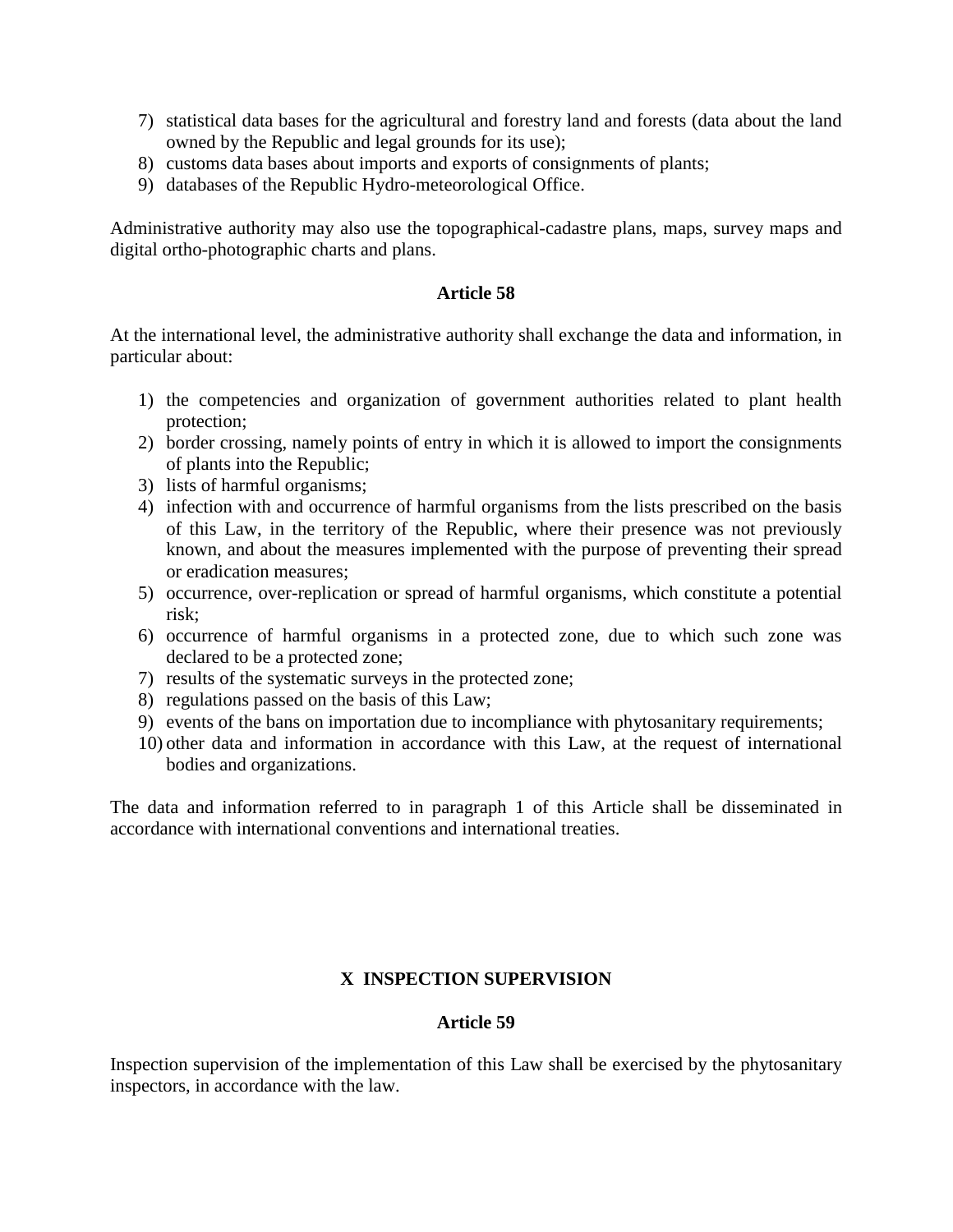Without prejudice to paragraph 1 of this Article, inspection supervision concerning the forest plants, forest nurseries and reproduction material, with the exception of forest plants and forest reproduction material that is being imported, exported or is in transit, shall be exercised by the Ministry through forestry inspectors, in accordance with the law.

### **1. Powers of the phytosanitary inspector**

### **Article 60**

In addition to the powers of inspectors provided for in the law that governs the inspection supervision, a phytosanitary inspector shall also have a power to:

- 1) carry out inspection of plants, plant products and regulated articles and order the measure for prevention of occurrence, detection, suppression and eradication of harmful organisms;
- 2) monitor and supervise the implementation of the Program of Reporting and Forecasting Activities, Program of Biological Plant Protection, annual programs of specific professional supervision and carrying out public works based on the powers vested in him;
- 3) supervise and inspect the plants, plant products and regulated articles entered into the Register at least once a year, visually;
- 4) take samples of plants, plant products and regulated articles in order to determine whether they are infected with harmful organisms;
- 5) check whether the producers, processors, importers, exporters, persons who store the prescribed species of plants and plant products, and distributors of prescribed types of plants and plant products are entered in the Register;
- 6) check whether the persons entered in the Register meet the requirements for entry in the Register, and fulfill the obligations referred to in Article 24 of this Law;
- 7) check the importation, growing and use of the organisms for biological health protection of plants;
- 8) carry out phytosanitary inspection of plants, plant products and regulated articles.

In addition to the powers referred to in paragraph 1 of this Article, a phytosanitary inspector exercising inspection supervision at a border crossing shall also have a power to:

- 1) upon previous phytosanitary inspection of the consignment and the accompanying documentation, allow importation, transit or storing of the consignment of plants, by issuing an administrative decision whereby for each individual consignment of plants it is separately determined that, based on the prescribed requirements, there are no phytosanitary obstacles for their importation, transit or storing;
- 2) inspect and control the consignments of plants intended for exportation, if they are reloaded or stored in the registered storage places under the prescribed conditions at the border crossing, issue the phytocertificate or mark the consignment in the prescribed manner;
- 3) take samples of the consignment of plants and send them for examination to the authorized institution or accredited laboratory or conduct necessary examinations in the laboratory at the border crossing;
- 4) check business records and documents of persons involved in international transportation;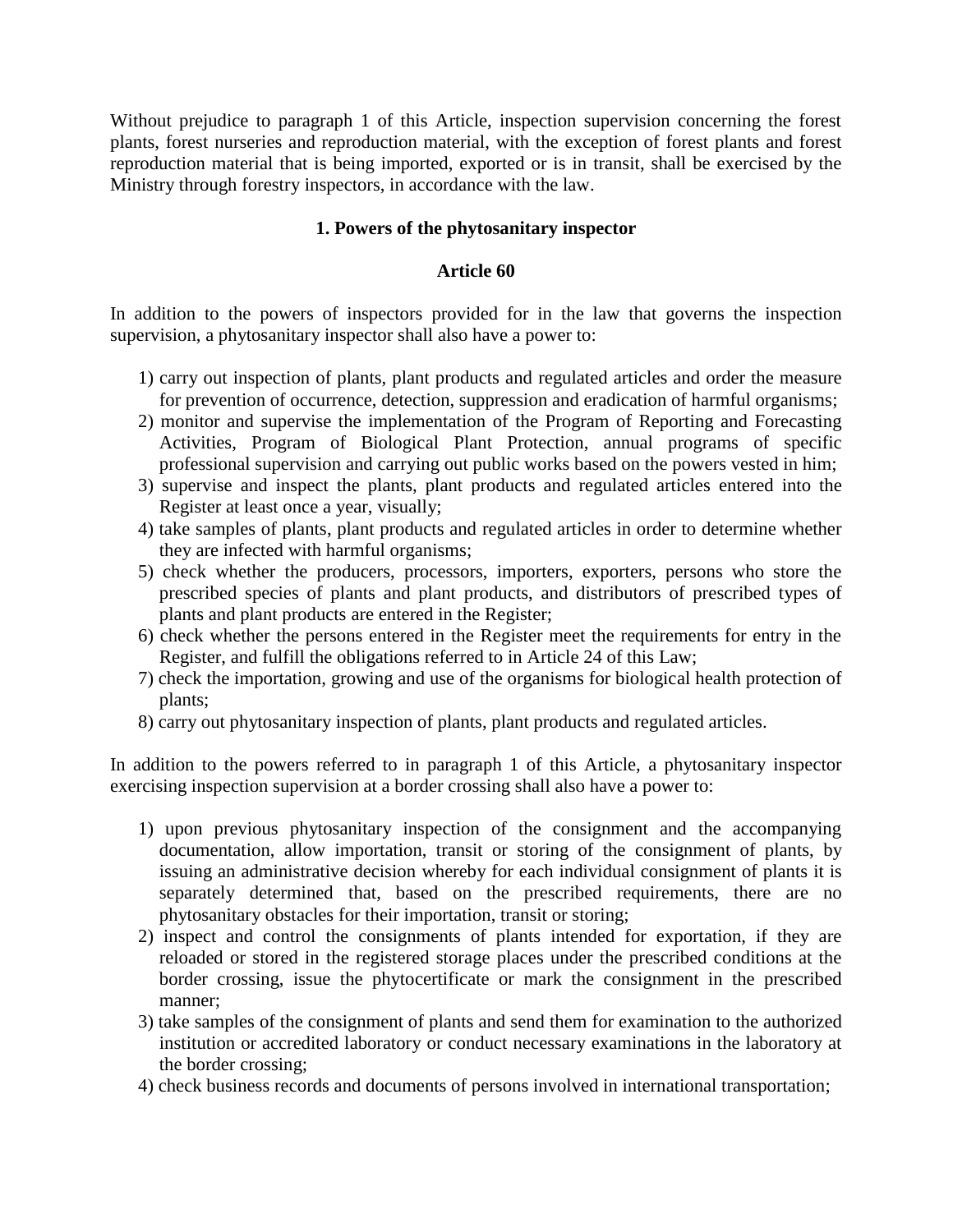- 5) check and control the compliance with technical requirements at border crossings, storage places, customs warehouses, and customs-free zones, in respect of phytosanitary inspection;
- 6) keep records of export, import and transit consignments when they cross the country border;
- 7) monitor occurrence of harmful organisms in neighboring countries and notify the administrative authority about the information acquired.

#### **2. Administrative Measures and Actions**

#### **Article 61**

In addition to the administrative measures and actions provided for in the law that governs the inspection supervision, a phytosanitary inspector shall also be under obligation to undertake the following administrative measures and actions:

- 1) ban the importation of plants, plant products and regulated articles which are infected with harmful organisms indicated in the lists adopted under this Law and other harmful organisms;
- 2) ban the importation and movement of plants, plant products and regulated articles which do not meet the requirements referred to in this Law;
- 3) ban the cultivation of prescribed species of plants for a specified time at the place of production;
- 4) order suitable treatment of a consignment of plants which is being imported, exported or moved, if he ascertains that they are infected with specified harmful organisms;
- 5) order the removal of only the infected part of a consignment of plants if there is no risk of harmful organisms spreading;
- 6) order that a consignment of plants may not be handed over to an importer, transporter or user, until a phytosanitary inspection has been carried out or until the results of laboratory investignations or prescribed tests are known;
- 7) order the destruction of a consignment of plants during importation or movement if there is a risk of harmful organisms spreading or if the conditions under this Law are not met;
- 8) temporarily ban activities of producers or processors in whole or in part and the issue of plant passports until the risk of spread of harmful organisms has been removed;
- 9) ban the issue of plant passports in cases in which conditions for the issue of these are not met;
- 10) ban the importation, cultivation or use of organisms for biological plant protection if conditions under this Law are not met;
- 11) order change of purpose for the plants, plant products and regulated articles, if he determines that by that procedure occurrence of spread of harmful organisms would be avoided, with a professional opinion of the scientific institution;
- 12) order destruction of plants, plant products and establishments under supervision in production, treatment, processing, warehousing and trade and when there is risk from spreading of harmful organisms or when the requirements prescribed by this law are not met;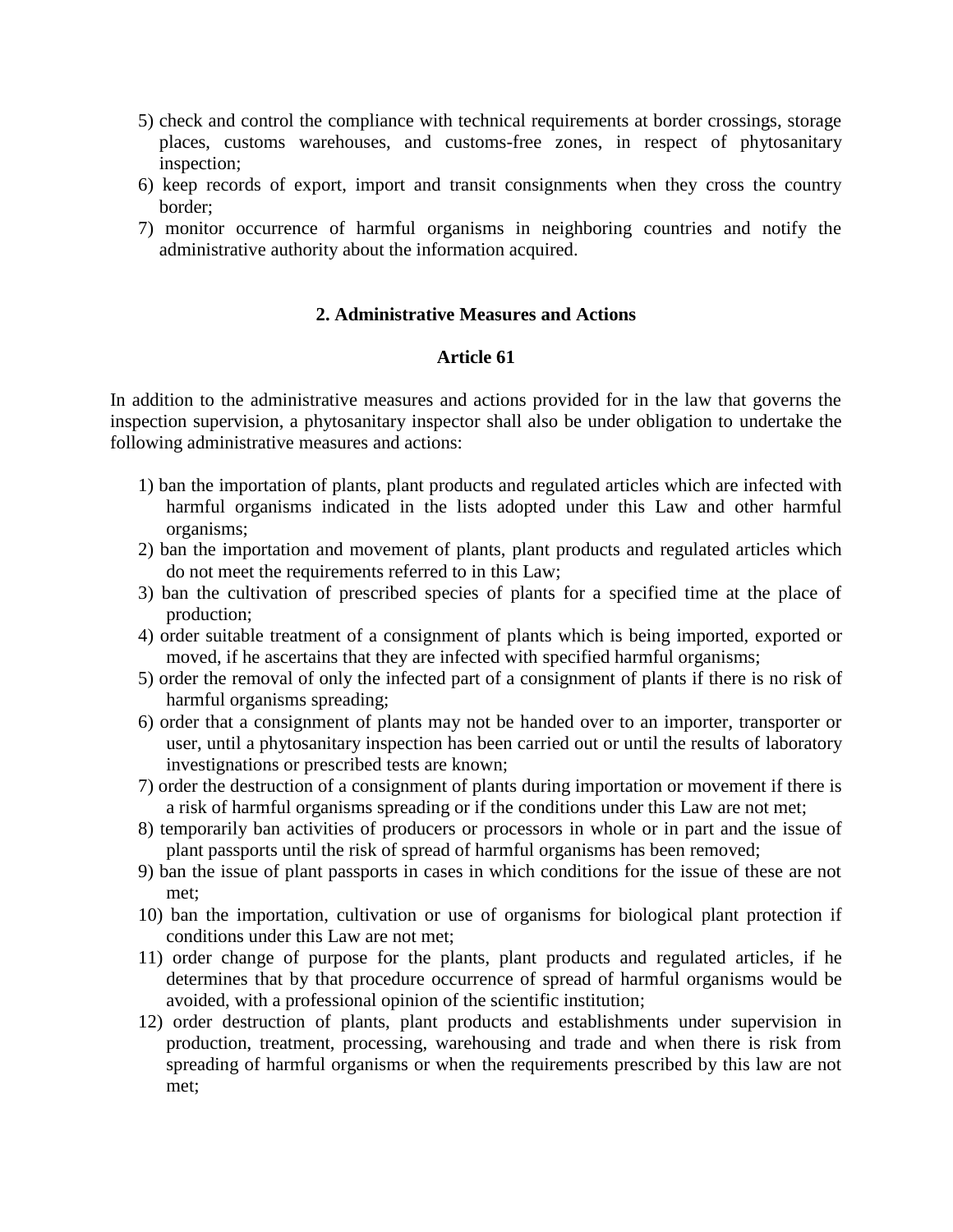- 13) order measures for removal of established irregularities when he ascertains in the supervision procedure that the regulation on plant health protection has not been applied or that it has been wrongly applied;
- 14) order other measures and take other actions, in compliance with this law.

# **XI PENALTY PROVISIONS**

# **Article 62**

A legal person shall be fined by a fine amounting to between EUR 700 and EUR 25,000, if it:

- 1) does not protect and prevent contact with other plants, plant products and regulated articles (Article 12 paragraph 2),
- 2) provides or publishes data on the occurrence of a newly discovered harmful organism in the Republic without the approval of the administrative authority (Article 13 paragraph 3);
- 3) declares a certain area the protected zone contrary to the provisions of Article 15 of this Law;
- 4) acts contrary to the provisions of Articles 16, 17, and 18 of this Law;
- 5) imports and moves harmful organisms from Lists I.A, I.B, II.A, II.B, and plants, plant products and regulated articles from Lists III.A, III.B and IV.A and IV.B without the import permit and does not use them for trial and research purposes or for work on varietal selections (Article 19);
- 6) imports consignments of plants from List V.B without phytosanitary inspection of their packaging and means of transportation (Article 27 paragraph 1);
- 7) moves consignments of plants from List V.A without being issued a phytosanitary certificate based on a phytosanitary inspection (Article 40 paragraph 1);
- 8) introduces or moves consignments of plants from List V.A, sectioin II, and seeds from List IV.A, within a protected zone without relevant plant passport (Article 43 paragraph 1);
- 9) for a consignment of plants which is accompanied by a plant passport, issues a replacement of the plant passport without the phytosanitary inspection in the event that health status of the consignment of plants has changed when the consignment was split up or its parts were merged into a singe consignment (Article 44);
- 10) issues a plant passport even if phytosanitary inspection demonstrates that the requirements referred to in Article 39 are not met (Article 45 paragraph 1);
- 11) uses for biologic health protection the introduced types of organisms which are not included in the defined list (Article 50 paragraph 2).

For a violation under the first paragraph of this Article, a natural person and the responsible person of the legal entity shall be fined by a fine amounting to between EUR 100 and EUR 3,000.

#### **Article 63**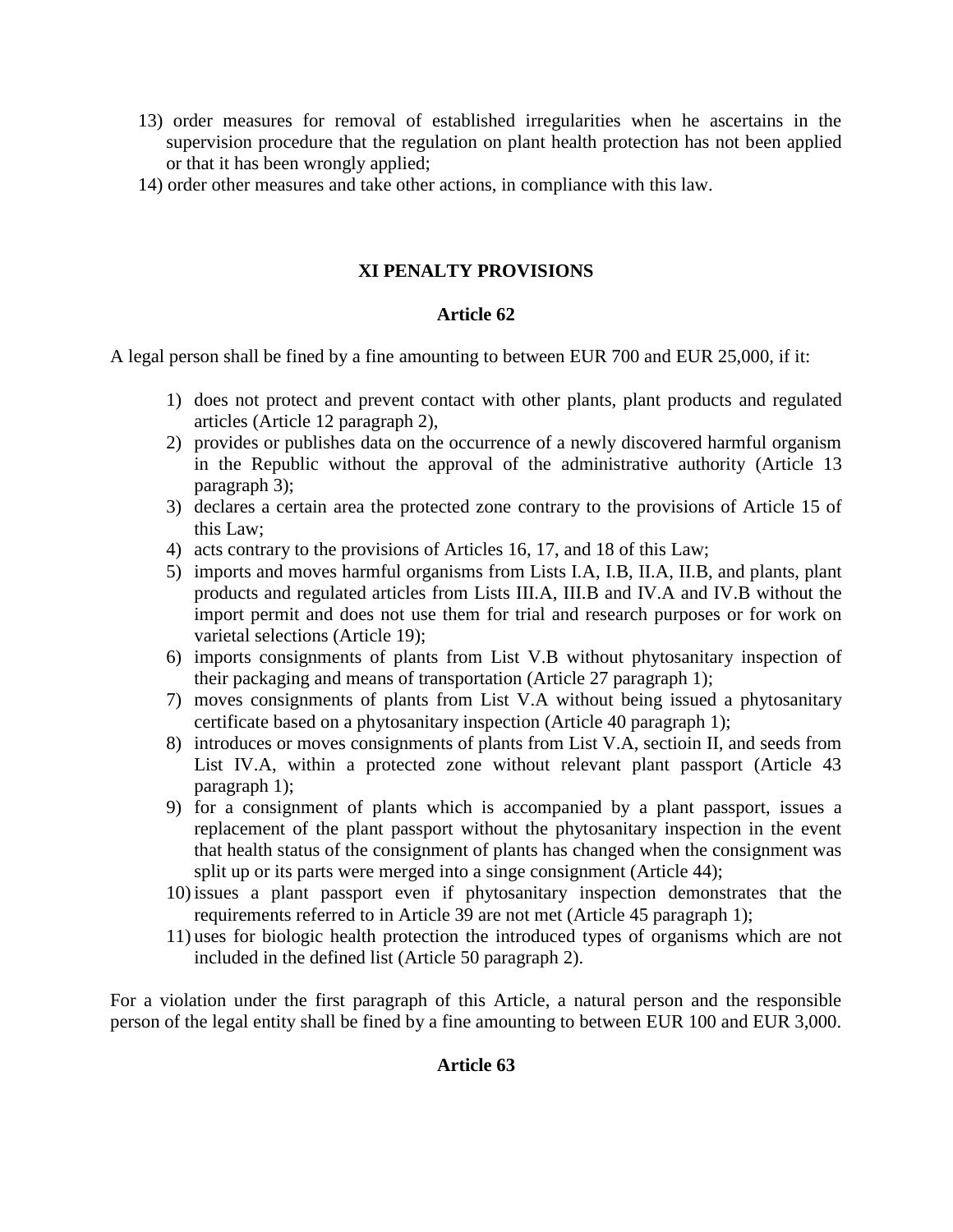A legal person shall be fined for an infringement by a fine amounting to between EUR 600 and EUR 22,000, if it:

- 1) acts contrary to the provisions of Articles 6, except for item 4 and Article 7 of this Law;
- 2) does not notify the competent inspector or administrative authority of the occurrence of harmful organisms or the symptoms suggesting the infection with harmful organisms of plants, plant products and regulated articles from Lists I.A or List II.A, and for protected zone, from List I.B or List II.B (Article 11 paragraph 1);
- 3) does not protect plants, plant products and regulated articles and does not prevent contact of plants with harmful organisms from List I.A and List II.A, or in protected zones from List I.B and List II.B, with other plants, plant products and regulated articles to which harmful organisms are transmittable (Article 12 paragraph 2),
- 4) produces, processes, imports, stores and distributes plants, plant products and regulated articles from List V.A and List V.B and it is not entered in the Register (Article 21);
- 5) does not meet the obligations referred to in Article 24 paragraph 1, except for items 1 and 5 of this Law;
- 6) imports consignments of plants without permit of the administrative authority in places other than determined border crossings (Article 26, paragraphs 1 and 2);
- 7) issues plant passport , without having obtained the permit for issue of plant passports from the administrative authority (Article 40 paragraph 2 item 1)
- 8) issues a plant passport without meeting the obligations referred to in Article 24 of this Law (Article 47 paragraph 1).

For infringement under the first paragraph of this Article, the natural person and the responsible person of the legal entity shall be fined by a fine amounting to between EUR 50 and EUR 2,500.

For infringement under the first paragraph of this Article, an entrepreneur shall be fined by a fine amounting to between EUR 200 and EUR 7,000.

# **Article 64**

A fine between EUR 500 and EUR 20,000 shall be imposed for an infringement on a natural person, if it:

- 1) introduces consignments of plants in the territory of the Republic from List III.A, or in the protected zones from List III.B, if they originate in the countries from such Lists (Article 17 paragraphs 1 and 2);
- 2) does not retain plant passports for the consignment of plants purchased to be used in plant production and does not keep records about them in a proper manner (Article 48);
- 3) does not keep records on taken measures of plant protection (Article 6 paragraph 1 item 4);
- 4) does not report to the administrative authority all changes of data kept in the Register (Aticle 24 paragraph 1 item 5);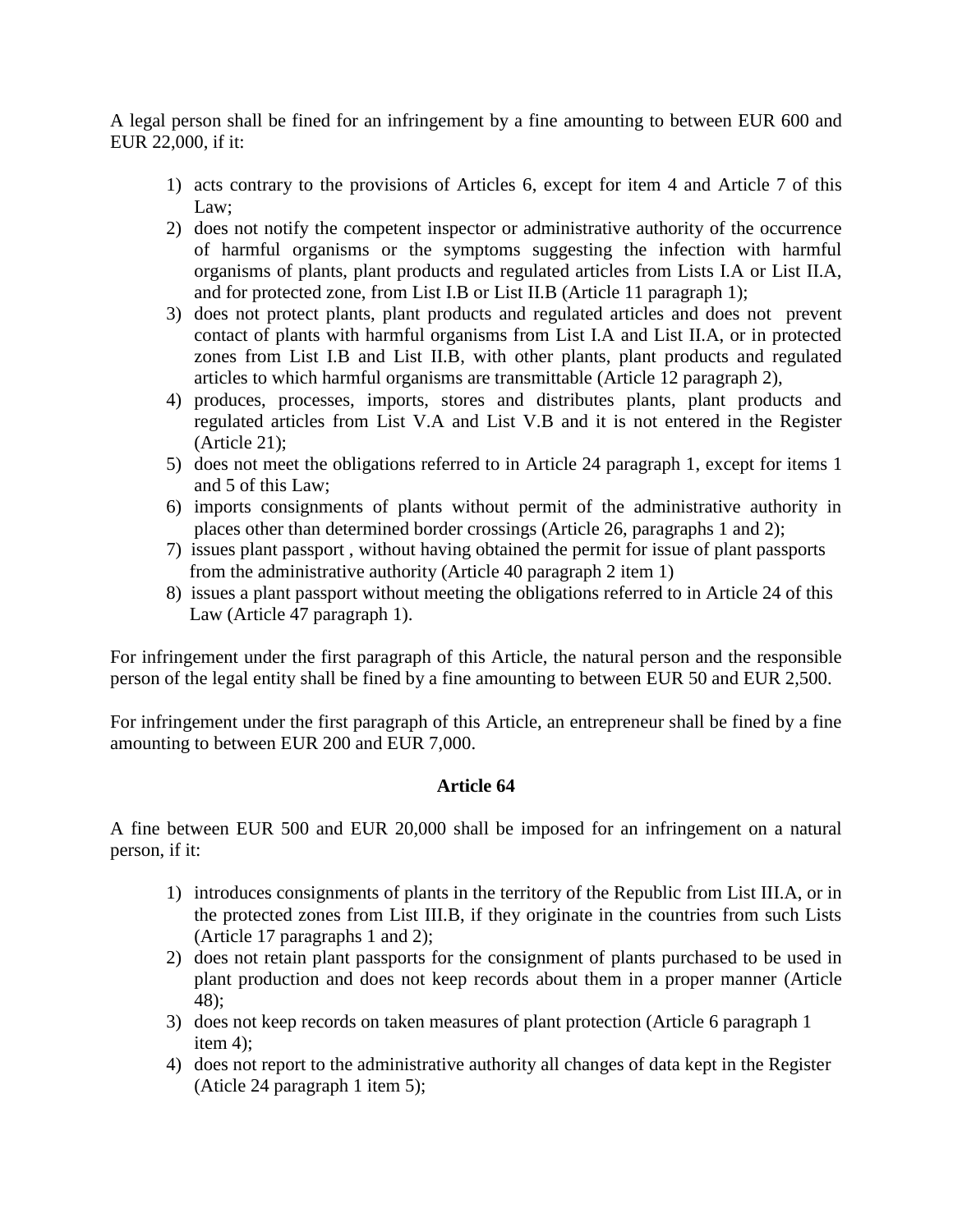5) do not keep detailed records of production, processing and trade in plants, plant products and regulated articles, that they purchase for warehousing, planting in the estate, processing or movement to another place (Article 24 paragraph 1 item 1).

For infringement under the first paragraph of this Article, the natural person and responsible person of the legal entity shall be fined by a fine amounting to between EUR 30 and EUR 2,000.

For infringement under the first paragraph of this Article, an entrepreneur shall be fined by a fine amounting to between EUR 150 and EUR 6,000.

# **Član 64a**

For infringement referred to in Article 64 paragraph 1 items 2,3,4 and 5 of this Law, a fine may be imposed on the spot in the amount up to EUR 200 for a natural and responsible person of the legal entity.

For infringement referred to in Article 64 paragraph 1 items 2,3,4 and 5 of this Law, a fine may be imposed on the spot in the amount up to EUR 2.000 for a legal person.

For infringement referred to in Article 64 paragraph 1 items 2,3,4 and 5 of this Law, a fine may be imposed on the spot in the amount up to EUR 400 for an entrepreneur.

# **XII TRANSITIONAL AND FINAL PROVISIONS**

# **Article 65**

Movement of consignments of plants, after the date of accession of the Republic to the European Union, shall be deemed to be the movement within Member States.

After the date of accession of the Republic to the European Union, transit for the purposes of Article 3 of this Law shall be considered to be the transportation of the goods subjected to customs supervision from one place to another place within the European Union customs area.

# **Article 66**

After the date of accession of the Republic to the European Union, the administrative authority shall notify other European Union Member States and the European Commission of all measures taken on the basis of this Law and regulations adopted on the basis of this Law.

# **Article 67**

Provisions of Articles 40 to 48 of this Law shall be applicable as of 1 January 2013.

# **Article 68**